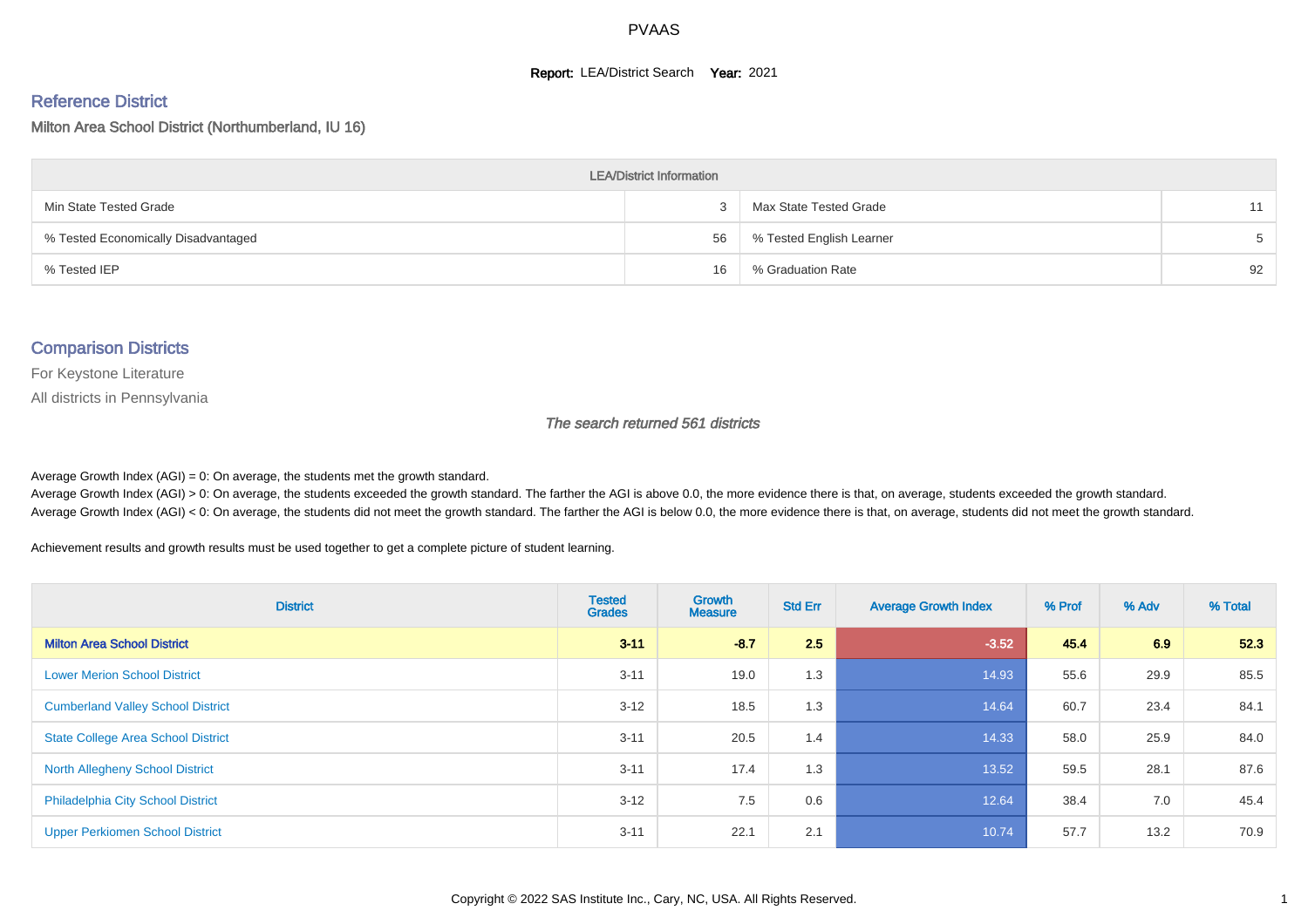| <b>District</b>                          | <b>Tested</b><br><b>Grades</b> | <b>Growth</b><br><b>Measure</b> | <b>Std Err</b> | <b>Average Growth Index</b> | % Prof | % Adv   | % Total |
|------------------------------------------|--------------------------------|---------------------------------|----------------|-----------------------------|--------|---------|---------|
| <b>Milton Area School District</b>       | $3 - 11$                       | $-8.7$                          | 2.5            | $-3.52$                     | 45.4   | 6.9     | 52.3    |
| Downingtown Area School District         | $3 - 11$                       | 12.1                            | 1.1            | 10.67                       | 60.0   | 23.5    | 83.6    |
| <b>Upper Saint Clair School District</b> | $3 - 11$                       | 18.5                            | 1.7            | 10.65                       | 61.8   | 30.1    | 91.9    |
| <b>West Chester Area School District</b> | $3 - 11$                       | 12.6                            | 1.2            | 10.38                       | 66.8   | 20.2    | 87.0    |
| <b>Norwin School District</b>            | $3 - 11$                       | 18.0                            | 1.7            | 10.37                       | 58.5   | 27.0    | 85.4    |
| <b>Dallastown Area School District</b>   | $3 - 11$                       | 13.5                            | 1.5            | 8.84                        | 56.0   | 17.9    | 73.8    |
| <b>Upper Dublin School District</b>      | $3 - 12$                       | 15.4                            | 1.8            | 8.53                        | 60.8   | 24.8    | 85.6    |
| <b>North Penn School District</b>        | $3 - 11$                       | 9.1                             | 1.1            | 8.36                        | 55.8   | 17.0    | 72.8    |
| <b>Souderton Area School District</b>    | $3 - 11$                       | 12.4                            | 1.5            | 8.28                        | 61.7   | 15.2    | 76.9    |
| <b>Colonial School District</b>          | $3 - 11$                       | 14.0                            | 1.7            | 8.21                        | 60.2   | 19.6    | 79.8    |
| <b>Bethlehem Area School District</b>    | $3 - 11$                       | 9.3                             | 1.1            | 8.15                        | 44.7   | 12.0    | 56.7    |
| <b>Springfield School District</b>       | $3 - 11$                       | 13.8                            | 1.7            | 7.99                        | 60.9   | 21.5    | 82.4    |
| <b>Great Valley School District</b>      | $3 - 11$                       | 15.0                            | 1.9            | 7.98                        | 50.0   | 35.0    | 85.0    |
| Northern York County School District     | $3 - 11$                       | 15.6                            | 2.0            | 7.98                        | 57.4   | 11.5    | 68.8    |
| <b>Pennsbury School District</b>         | $3 - 11$                       | 11.7                            | 1.5            | 7.90                        | 60.1   | 21.3    | 81.3    |
| <b>Tyrone Area School District</b>       | $3 - 12$                       | 19.7                            | 2.5            | 7.87                        | 60.4   | 16.7    | 77.1    |
| <b>Penn-Trafford School District</b>     | $3 - 11$                       | 13.4                            | 1.7            | 7.87                        | 62.3   | 21.9    | 84.2    |
| <b>Council Rock School District</b>      | $3 - 11$                       | 8.9                             | 1.2            | 7.65                        | 62.8   | 16.6    | 79.4    |
| <b>Upper Merion Area School District</b> | $3 - 11$                       | 15.3                            | 2.0            | 7.62                        | 59.3   | 19.3    | 78.6    |
| Pennsylvania Cyber Charter School        | $3 - 11$                       | 11.6                            | 1.5            | 7.54                        | 46.3   | $5.0\,$ | 51.3    |
| <b>Valley View School District</b>       | $3 - 11$                       | 18.1                            | 2.4            | 7.42                        | 53.7   | 14.7    | 68.4    |
| <b>Reading School District</b>           | $3 - 11$                       | 10.1                            | 1.4            | 7.25                        | 24.7   | 2.4     | 27.2    |
| <b>Central York School District</b>      | $3 - 12$                       | 12.3                            | 1.7            | 7.20                        | 55.5   | 11.5    | 67.0    |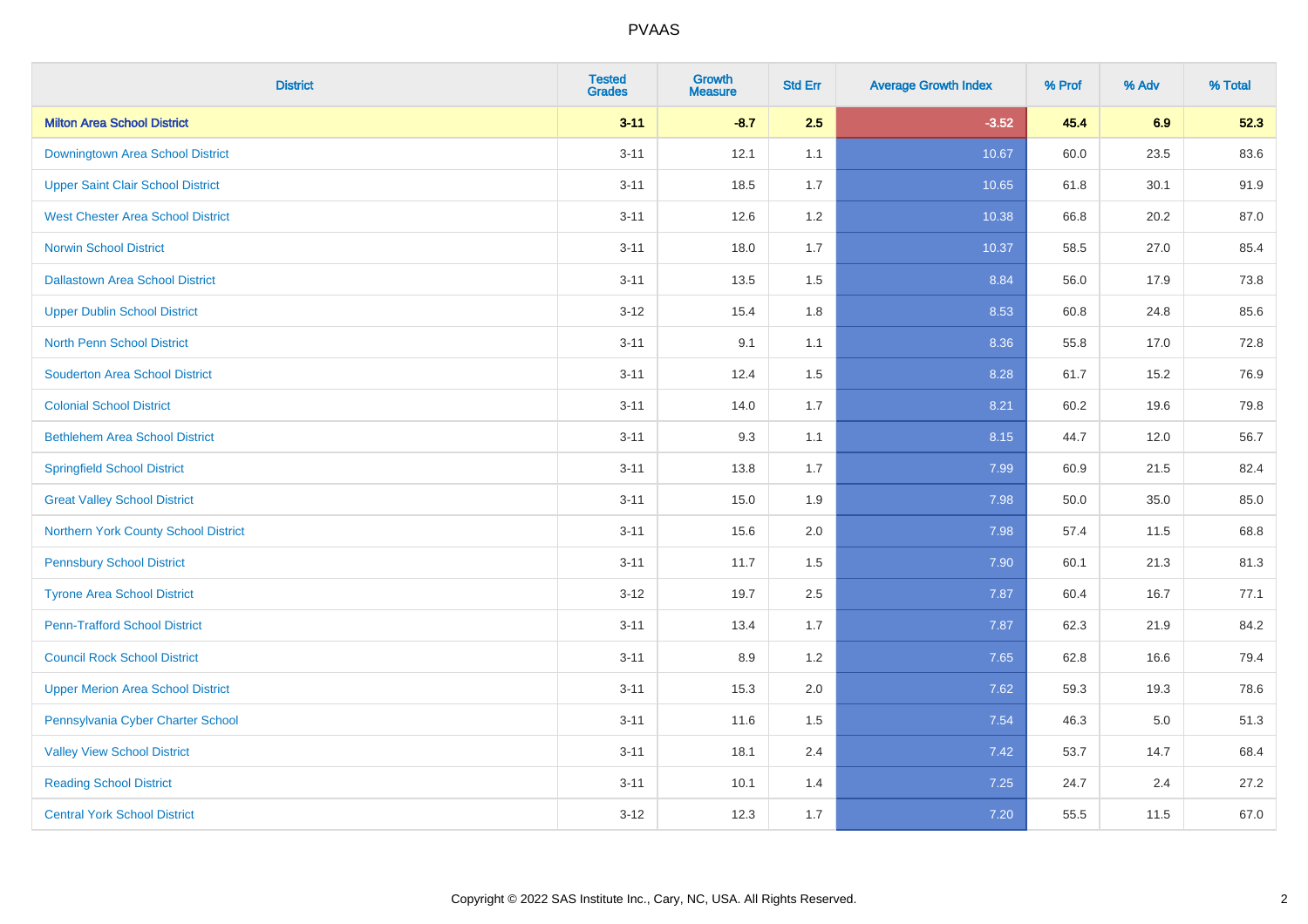| <b>District</b>                               | <b>Tested</b><br><b>Grades</b> | <b>Growth</b><br><b>Measure</b> | <b>Std Err</b> | <b>Average Growth Index</b> | % Prof | % Adv | % Total |
|-----------------------------------------------|--------------------------------|---------------------------------|----------------|-----------------------------|--------|-------|---------|
| <b>Milton Area School District</b>            | $3 - 11$                       | $-8.7$                          | 2.5            | $-3.52$                     | 45.4   | 6.9   | 52.3    |
| <b>Delaware Valley School District</b>        | $3 - 11$                       | 12.6                            | 1.8            | 6.93                        | 55.2   | 16.2  | 71.4    |
| <b>Southern York County School District</b>   | $3 - 11$                       | 14.2                            | 2.1            | 6.91                        | 55.1   | 18.1  | 73.1    |
| <b>Wissahickon School District</b>            | $3 - 10$                       | 12.5                            | 1.8            | 6.85                        | 58.3   | 22.4  | 80.7    |
| <b>Hazleton Area School District</b>          | $3 - 11$                       | 9.6                             | 1.4            | 6.77                        | 45.0   | 7.8   | 52.9    |
| <b>Garnet Valley School District</b>          | $3 - 10$                       | 10.9                            | 1.7            | 6.53                        | 67.1   | 19.0  | 86.1    |
| <b>Derry Township School District</b>         | $3 - 10$                       | 12.8                            | 2.0            | 6.39                        | 54.8   | 25.8  | 80.6    |
| <b>Deer Lakes School District</b>             | $3 - 11$                       | 17.0                            | 2.7            | 6.32                        | 61.5   | 16.4  | 77.9    |
| <b>Pine-Richland School District</b>          | $3 - 11$                       | 11.5                            | 1.8            | 6.31                        | 60.6   | 24.4  | 85.0    |
| <b>Abington Heights School District</b>       | $3 - 11$                       | 13.5                            | 2.2            | 6.27                        | 58.3   | 16.2  | 74.5    |
| <b>Avon Grove School District</b>             | $3 - 10$                       | 10.0                            | 1.6            | 6.26                        | 56.3   | 18.6  | 74.9    |
| <b>Ridley School District</b>                 | $3 - 12$                       | 10.0                            | 1.6            | 6.10                        | 45.6   | 8.2   | 53.8    |
| <b>Saucon Valley School District</b>          | $3 - 11$                       | 14.7                            | 2.5            | 5.98                        | 48.7   | 20.2  | 69.0    |
| <b>Wilson School District</b>                 | $3 - 12$                       | 8.8                             | 1.5            | 5.96                        | 52.6   | 14.6  | 67.2    |
| <b>Mountain View School District</b>          | $3 - 11$                       | 20.9                            | 3.5            | 5.91                        | 57.8   | 20.3  | 78.1    |
| <b>Fleetwood Area School District</b>         | $3 - 10$                       | 12.2                            | 2.2            | 5.68                        | 53.5   | 11.6  | 65.2    |
| <b>Unionville-Chadds Ford School District</b> | $3 - 11$                       | 17.1                            | 3.1            | 5.51                        | 68.1   | 13.2  | 81.3    |
| <b>Mifflin County School District</b>         | $3 - 11$                       | 9.1                             | 1.7            | 5.49                        | 47.1   | 6.7   | 53.8    |
| Fox Chapel Area School District               | $3 - 11$                       | 9.8                             | 1.8            | 5.36                        | 56.6   | 28.6  | 85.2    |
| <b>Haverford Township School District</b>     | $3 - 11$                       | 8.0                             | 1.5            | 5.27                        | 53.0   | 25.5  | 78.6    |
| <b>Cocalico School District</b>               | $3 - 11$                       | 10.6                            | 2.0            | 5.18                        | 50.8   | 14.1  | 64.8    |
| <b>City CHS</b>                               | $10 - 11$                      | 13.6                            | 2.7            | 5.12                        | 45.8   | 3.0   | 48.8    |
| <b>Cornwall-Lebanon School District</b>       | $3 - 11$                       | 8.3                             | 1.6            | 5.08                        | 47.2   | 8.4   | 55.6    |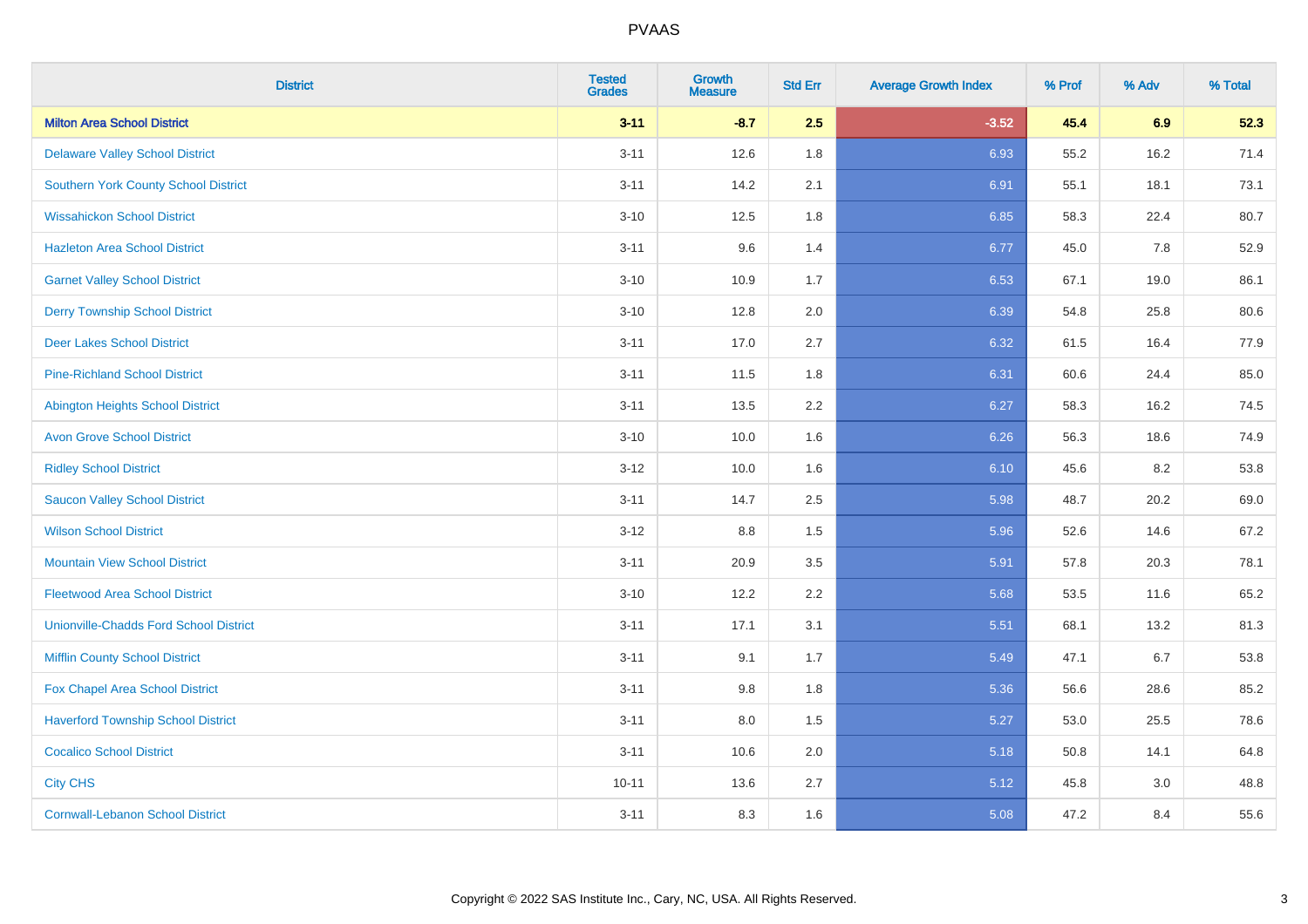| <b>District</b>                                    | <b>Tested</b><br><b>Grades</b> | <b>Growth</b><br><b>Measure</b> | <b>Std Err</b> | <b>Average Growth Index</b> | % Prof | % Adv | % Total |
|----------------------------------------------------|--------------------------------|---------------------------------|----------------|-----------------------------|--------|-------|---------|
| <b>Milton Area School District</b>                 | $3 - 11$                       | $-8.7$                          | 2.5            | $-3.52$                     | 45.4   | 6.9   | 52.3    |
| <b>West Perry School District</b>                  | $3 - 11$                       | 12.5                            | 2.5            | 4.99                        | 56.6   | 8.4   | 65.0    |
| <b>York Suburban School District</b>               | $3 - 11$                       | 10.1                            | 2.1            | 4.91                        | 53.5   | 27.8  | 81.3    |
| <b>Commonwealth Charter Academy Charter School</b> | $3 - 10$                       | 9.1                             | 1.9            | 4.90                        | 47.2   | 9.1   | 56.3    |
| Shippensburg Area School District                  | $3 - 11$                       | 9.3                             | 1.9            | 4.84                        | 53.1   | 10.2  | 63.3    |
| Penns Valley Area School District                  | $3 - 12$                       | 14.0                            | 2.9            | 4.80                        | 41.9   | 23.1  | 65.0    |
| <b>Fort Leboeuf School District</b>                | $3 - 11$                       | 11.7                            | 2.5            | 4.73                        | 48.5   | 21.1  | 69.6    |
| <b>Conestoga Valley School District</b>            | $3 - 11$                       | 8.7                             | 1.8            | 4.69                        | 60.3   | 13.5  | 73.8    |
| <b>Derry Area School District</b>                  | $3 - 11$                       | 13.2                            | 2.8            | 4.69                        | 60.0   | 12.5  | 72.5    |
| <b>Littlestown Area School District</b>            | $3 - 11$                       | 11.4                            | 2.5            | 4.62                        | 55.2   | 10.4  | 65.6    |
| <b>Upper Darby School District</b>                 | $3 - 12$                       | 6.9                             | 1.5            | 4.62                        | 45.0   | 6.7   | 51.7    |
| Pocono Mountain School District                    | $3 - 12$                       | $6.8\,$                         | 1.5            | 4.62                        | 45.8   | 5.0   | 50.7    |
| Northern Bedford County School District            | $3 - 11$                       | 16.5                            | 3.6            | 4.58                        | 51.7   | 20.0  | 71.7    |
| <b>Spring-Ford Area School District</b>            | $3 - 11$                       | 6.0                             | 1.3            | 4.46                        | 60.8   | 16.5  | 77.4    |
| <b>Iroquois School District</b>                    | $3 - 11$                       | 13.1                            | 3.0            | 4.35                        | 48.2   | 7.8   | 56.0    |
| <b>Parkland School District</b>                    | $3 - 11$                       | 5.3                             | 1.2            | 4.30                        | 58.0   | 22.3  | 80.4    |
| <b>Centennial School District</b>                  | $3 - 10$                       | 7.1                             | 1.7            | 4.29                        | 50.1   | 8.7   | 58.9    |
| <b>Moon Area School District</b>                   | $3 - 11$                       | 8.2                             | 1.9            | 4.25                        | 58.7   | 18.5  | 77.2    |
| <b>Montoursville Area School District</b>          | $3 - 12$                       | 10.8                            | 2.5            | 4.24                        | 44.6   | 20.1  | 64.8    |
| <b>Greenwood School District</b>                   | $3 - 11$                       | 15.9                            | 3.9            | 4.11                        | 50.0   | 25.0  | 75.0    |
| <b>Greater Nanticoke Area School District</b>      | $3-12$                         | 11.2                            | 2.8            | 4.01                        | 38.0   | 12.4  | 50.4    |
| <b>William Penn School District</b>                | $3 - 12$                       | 8.3                             | 2.1            | 3.99                        | 35.6   | 3.0   | 38.7    |
| Lake-Lehman School District                        | $3 - 11$                       | 10.8                            | 2.7            | 3.93                        | 55.3   | 7.9   | 63.2    |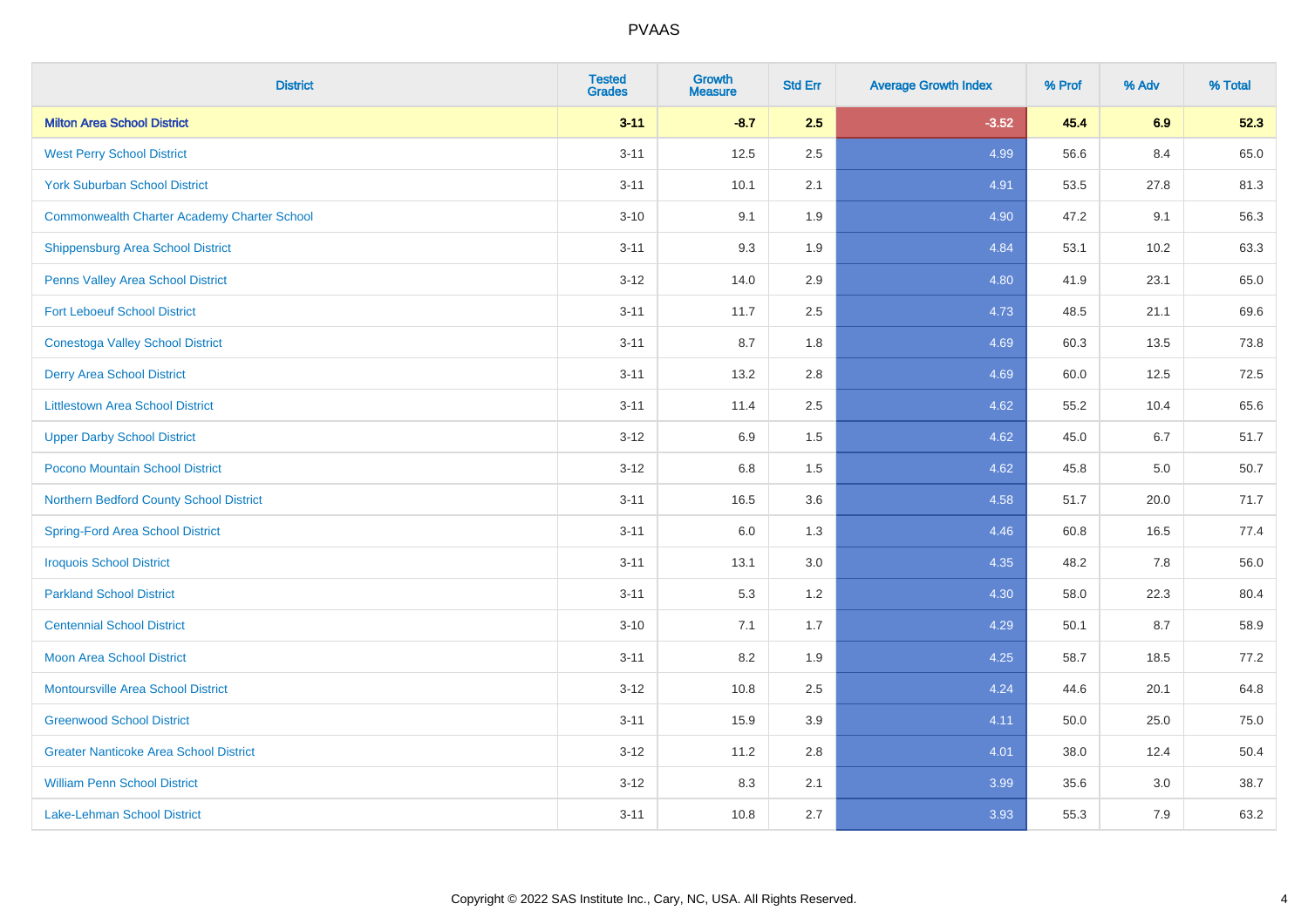| <b>District</b>                               | <b>Tested</b><br><b>Grades</b> | <b>Growth</b><br><b>Measure</b> | <b>Std Err</b> | <b>Average Growth Index</b> | % Prof | % Adv   | % Total  |
|-----------------------------------------------|--------------------------------|---------------------------------|----------------|-----------------------------|--------|---------|----------|
| <b>Milton Area School District</b>            | $3 - 11$                       | $-8.7$                          | 2.5            | $-3.52$                     | 45.4   | 6.9     | 52.3     |
| <b>Freeport Area School District</b>          | $3 - 10$                       | 9.7                             | 2.5            | 3.91                        | 57.5   | 17.8    | 75.3     |
| <b>Allentown City School District</b>         | $3 - 12$                       | 5.3                             | 1.4            | 3.88                        | 25.3   | 2.7     | 28.0     |
| <b>Eastern Lebanon County School District</b> | $3 - 11$                       | 8.6                             | 2.2            | 3.84                        | 48.8   | 11.4    | 60.3     |
| <b>Octorara Area School District</b>          | $3 - 11$                       | 9.1                             | 2.4            | 3.82                        | 52.1   | 8.5     | 60.6     |
| <b>Midd-West School District</b>              | $3 - 11$                       | 10.3                            | 2.7            | 3.80                        | 58.0   | 13.4    | 71.4     |
| <b>Mckeesport Area School District</b>        | $3 - 12$                       | 9.0                             | 2.4            | 3.72                        | 31.0   | 4.5     | 35.5     |
| <b>Eastern York School District</b>           | $3 - 11$                       | 9.6                             | 2.6            | 3.71                        | 56.3   | 12.6    | 68.9     |
| <b>Hamburg Area School District</b>           | $3 - 11$                       | 8.9                             | 2.5            | 3.63                        | 43.5   | 8.2     | 51.7     |
| <b>West Shore School District</b>             | $3 - 12$                       | 5.0                             | 1.4            | 3.59                        | 54.2   | 9.4     | 63.6     |
| Selinsgrove Area School District              | $3 - 12$                       | 8.3                             | 2.3            | 3.54                        | 56.8   | 10.0    | 66.8     |
| Pen Argyl Area School District                | $3 - 12$                       | 9.2                             | 2.7            | 3.46                        | 50.0   | 12.6    | 62.6     |
| Ambridge Area School District                 | $3 - 12$                       | 9.1                             | 2.6            | 3.46                        | 50.4   | 10.7    | 61.1     |
| <b>Whitehall-Coplay School District</b>       | $3 - 11$                       | 6.1                             | 1.8            | 3.45                        | 49.3   | 7.4     | 56.6     |
| <b>School Lane Charter School</b>             | $3 - 11$                       | 12.4                            | 3.6            | 3.43                        | 59.1   | $9.8\,$ | 68.9     |
| Pennsylvania Virtual Charter School           | $3 - 11$                       | 11.8                            | $3.5\,$        | 3.37                        | 56.5   | 11.1    | 67.6     |
| Mastery Charter School - Hardy Williams       | $3 - 11$                       | 11.4                            | 3.4            | 3.33                        | 44.3   | 5.7     | $50.0\,$ |
| <b>Central Dauphin School District</b>        | $3 - 11$                       | 4.4                             | 1.3            | 3.32                        | 53.3   | 7.4     | 60.7     |
| Mechanicsburg Area School District            | $3 - 11$                       | 5.9                             | 1.8            | 3.29                        | 57.2   | 13.7    | 70.9     |
| <b>East Penn School District</b>              | $3 - 11$                       | 4.1                             | 1.3            | 3.27                        | 55.8   | 11.5    | 67.3     |
| <b>Tech Freire Charter School</b>             | $9 - 11$                       | 9.3                             | 2.9            | 3.26                        | 18.0   | 1.1     | 19.1     |
| <b>Wayne Highlands School District</b>        | $3 - 11$                       | 7.8                             | 2.4            | 3.23                        | 52.3   | 13.1    | 65.4     |
| <b>Sayre Area School District</b>             | $3 - 11$                       | 11.2                            | 3.5            | 3.20                        | 52.2   | 7.5     | 59.7     |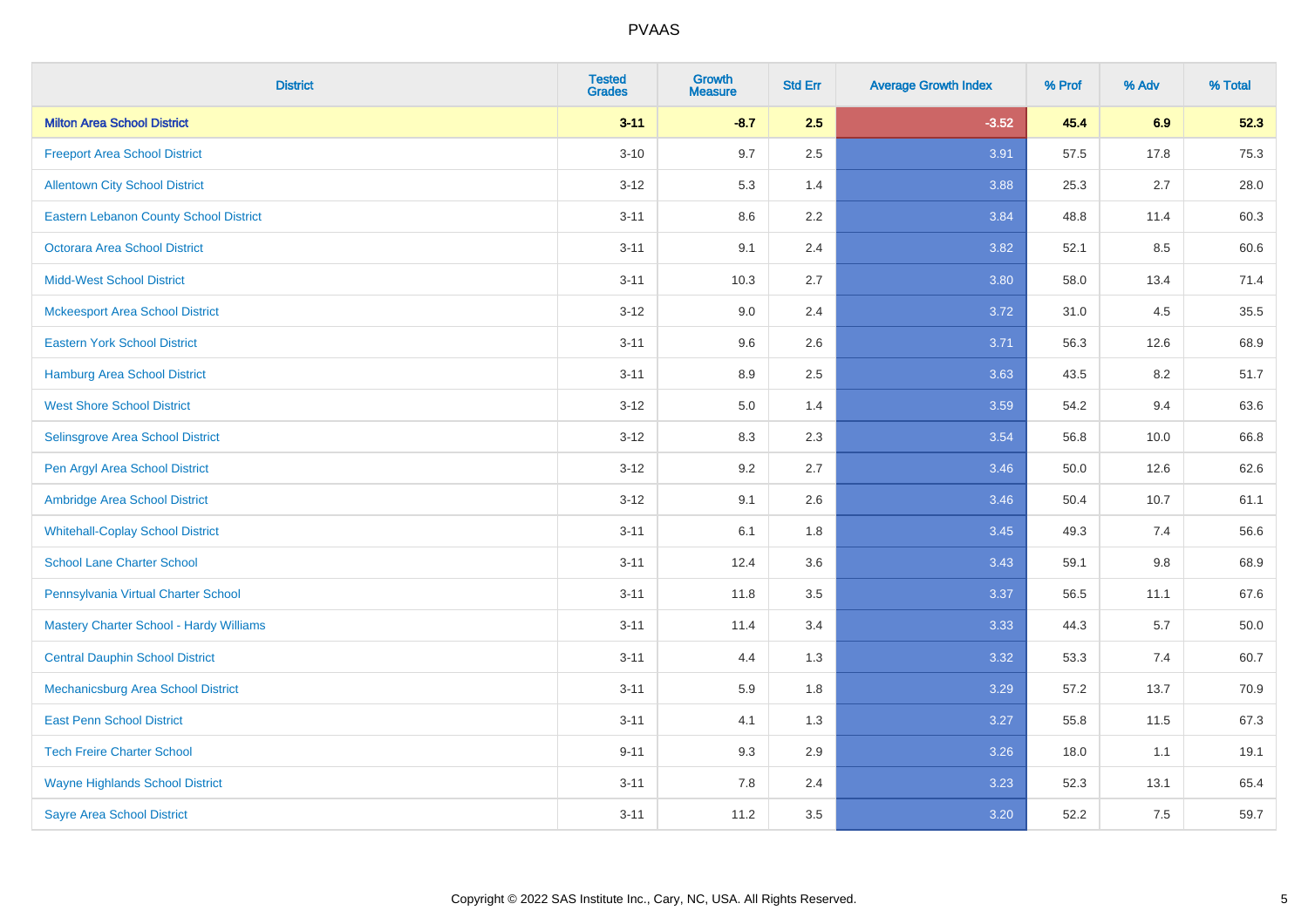| <b>District</b>                                | <b>Tested</b><br><b>Grades</b> | <b>Growth</b><br><b>Measure</b> | <b>Std Err</b> | <b>Average Growth Index</b> | % Prof | % Adv | % Total |
|------------------------------------------------|--------------------------------|---------------------------------|----------------|-----------------------------|--------|-------|---------|
| <b>Milton Area School District</b>             | $3 - 11$                       | $-8.7$                          | 2.5            | $-3.52$                     | 45.4   | 6.9   | 52.3    |
| <b>Jamestown Area School District</b>          | $3 - 11$                       | 13.5                            | 4.2            | 3.19                        | 64.4   | 13.3  | 77.8    |
| <b>Bethel Park School District</b>             | $3 - 11$                       | 5.6                             | 1.8            | 3.18                        | 65.3   | 18.6  | 83.9    |
| <b>Avon Grove Charter School</b>               | $3 - 11$                       | 9.0                             | 2.9            | 3.13                        | 58.8   | 16.7  | 75.5    |
| <b>Ephrata Area School District</b>            | $3 - 11$                       | 5.6                             | 1.8            | 3.12                        | 54.7   | 9.5   | 64.2    |
| <b>Connellsville Area School District</b>      | $3 - 11$                       | 6.1                             | 2.0            | 3.05                        | 45.4   | 7.8   | 53.2    |
| Northern Cambria School District               | $3 - 11$                       | 10.0                            | 3.3            | 3.04                        | 47.4   | 5.1   | 52.6    |
| <b>Saint Marys Area School District</b>        | $3 - 11$                       | 7.8                             | 2.6            | 3.04                        | 57.0   | 8.2   | 65.2    |
| <b>Cranberry Area School District</b>          | $3 - 12$                       | 9.2                             | 3.0            | 3.04                        | 47.5   | 10.2  | 57.6    |
| Northeastern York School District              | $3 - 11$                       | 5.9                             | 2.0            | 3.03                        | 51.1   | 16.6  | 67.6    |
| <b>Neshaminy School District</b>               | $3 - 11$                       | 4.0                             | 1.3            | 3.02                        | 58.7   | 9.5   | 68.2    |
| Palmyra Area School District                   | $3 - 11$                       | 5.6                             | 1.9            | 2.96                        | 56.4   | 15.6  | 72.0    |
| <b>Montgomery Area School District</b>         | $3 - 11$                       | 10.7                            | 3.6            | 2.96                        | 48.7   | 12.4  | 61.1    |
| <b>Dover Area School District</b>              | $3 - 12$                       | 6.0                             | 2.1            | 2.94                        | 52.2   | 6.0   | 58.2    |
| <b>Daniel Boone Area School District</b>       | $3 - 12$                       | 5.7                             | 2.0            | 2.88                        | 51.0   | 11.5  | 62.6    |
| <b>Stroudsburg Area School District</b>        | $3 - 11$                       | 5.5                             | 1.9            | 2.88                        | 48.1   | 4.2   | 52.3    |
| <b>Hollidaysburg Area School District</b>      | $3 - 11$                       | 6.0                             | 2.1            | 2.88                        | 57.1   | 12.3  | 69.4    |
| <b>Hempfield Area School District</b>          | $3 - 12$                       | 4.6                             | 1.6            | 2.86                        | 53.5   | 20.1  | 73.6    |
| <b>Jenkintown School District</b>              | $3 - 11$                       | 12.5                            | 4.4            | 2.84                        | 54.6   | 29.6  | 84.1    |
| Lehigh Valley Charter High School For The Arts | $9 - 10$                       | 7.3                             | 2.6            | 2.82                        | 62.3   | 18.2  | 80.5    |
| <b>Peters Township School District</b>         | $3 - 11$                       | 5.0                             | 1.8            | 2.76                        | 59.8   | 26.1  | 85.9    |
| <b>Warwick School District</b>                 | $3 - 11$                       | 5.2                             | 1.9            | 2.76                        | 46.4   | 17.0  | 63.3    |
| <b>Mars Area School District</b>               | $3 - 10$                       | 5.7                             | 2.1            | 2.75                        | 57.9   | 18.2  | 76.1    |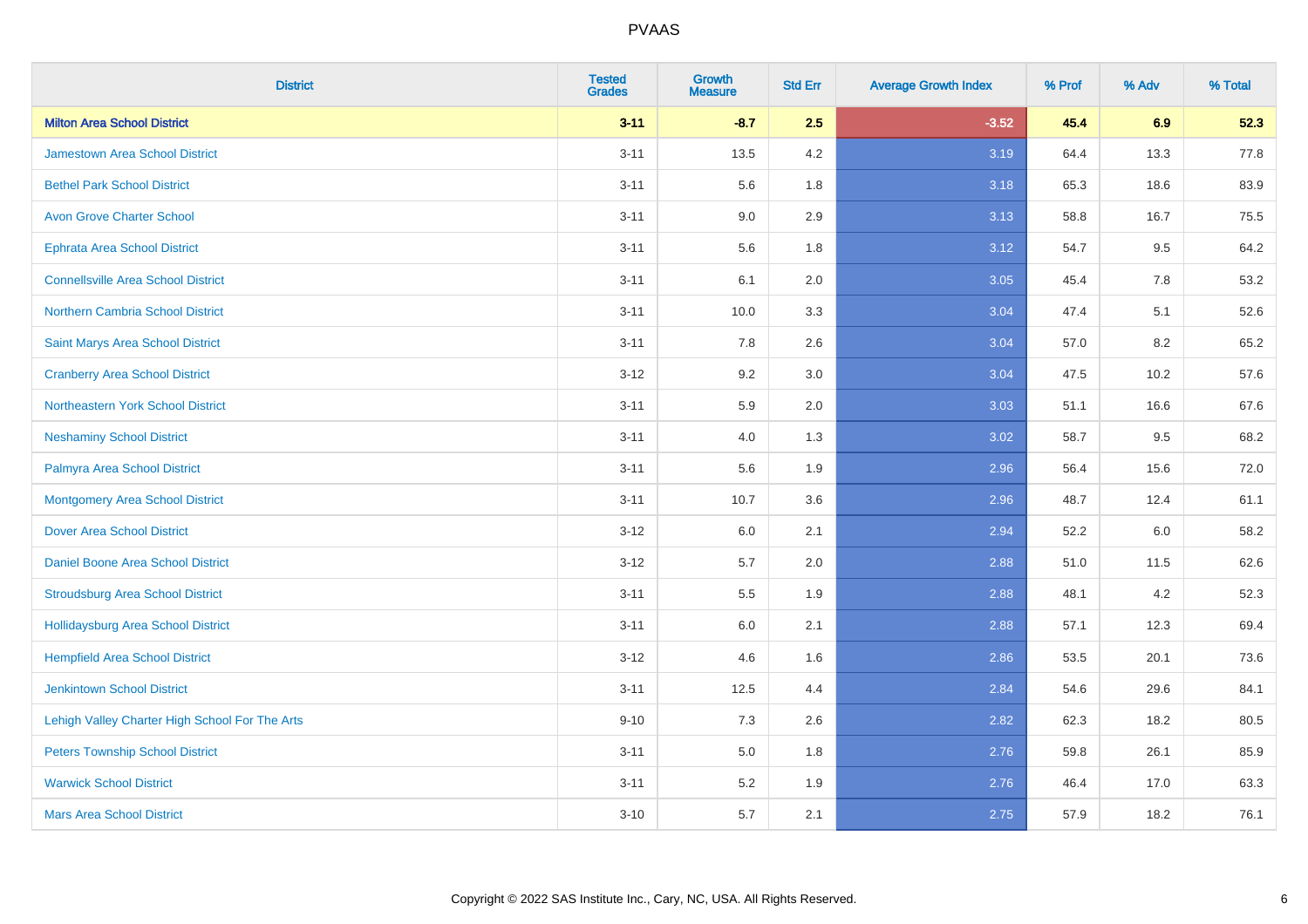| <b>District</b>                             | <b>Tested</b><br><b>Grades</b> | <b>Growth</b><br><b>Measure</b> | <b>Std Err</b> | <b>Average Growth Index</b> | % Prof | % Adv | % Total |
|---------------------------------------------|--------------------------------|---------------------------------|----------------|-----------------------------|--------|-------|---------|
| <b>Milton Area School District</b>          | $3 - 11$                       | $-8.7$                          | 2.5            | $-3.52$                     | 45.4   | 6.9   | 52.3    |
| <b>Homer-Center School District</b>         | $3 - 11$                       | 9.7                             | 3.6            | 2.70                        | 45.1   | 17.2  | 62.3    |
| Multicultural Academy Charter School        | $9 - 11$                       | 9.5                             | 3.5            | 2.69                        | 22.0   | 0.0   | 22.0    |
| <b>Wyalusing Area School District</b>       | $3-12$                         | 8.8                             | 3.3            | 2.68                        | 54.6   | 11.7  | 66.2    |
| <b>Spring Grove Area School District</b>    | $3 - 11$                       | 5.6                             | 2.1            | 2.68                        | 55.1   | 15.0  | 70.1    |
| <b>Kennett Consolidated School District</b> | $3 - 11$                       | 4.8                             | 1.8            | 2.61                        | 52.5   | 10.7  | 63.2    |
| New Hope-Solebury School District           | $3 - 11$                       | 7.5                             | 2.9            | 2.57                        | 68.2   | 22.7  | 90.9    |
| <b>Penncrest School District</b>            | $3 - 11$                       | 5.7                             | 2.2            | 2.57                        | 47.2   | 7.1   | 54.3    |
| Renaissance Academy Charter School          | $3 - 11$                       | 8.3                             | 3.3            | 2.54                        | 45.6   | 22.8  | 68.4    |
| Northampton Area School District            | $3 - 11$                       | 4.0                             | 1.6            | 2.51                        | 52.3   | 10.8  | 63.1    |
| <b>Clarion Area School District</b>         | $3 - 11$                       | 10.3                            | 4.1            | 2.51                        | 45.4   | 14.6  | 60.0    |
| 21st Century Cyber Charter School           | $6 - 12$                       | 5.7                             | 2.3            | 2.50                        | 56.7   | 8.3   | 65.0    |
| <b>Shenandoah Valley School District</b>    | $3 - 11$                       | 9.7                             | 3.9            | 2.49                        | 28.3   | 5.0   | 33.3    |
| <b>Wilmington Area School District</b>      | $3 - 11$                       | $7.5\,$                         | 3.0            | 2.48                        | 55.1   | 5.1   | 60.2    |
| <b>Bethlehem-Center School District</b>     | $3 - 10$                       | 8.1                             | 3.3            | 2.46                        | 35.1   | 1.4   | 36.5    |
| <b>Belmont Charter School</b>               | $3 - 10$                       | 16.0                            | 6.5            | 2.45                        | 64.3   | 0.0   | 64.3    |
| <b>Belle Vernon Area School District</b>    | $3 - 11$                       | 6.5                             | 2.6            | 2.44                        | 55.6   | 11.1  | 66.7    |
| <b>Wattsburg Area School District</b>       | $3 - 11$                       | 6.5                             | 2.7            | 2.43                        | 42.7   | 7.6   | 50.3    |
| People For People Charter School            | $3 - 12$                       | 13.3                            | 5.5            | 2.43                        | 13.5   | 0.0   | 13.5    |
| <b>New Foundations Charter School</b>       | $3 - 11$                       | 5.4                             | 2.2            | 2.41                        | 47.2   | 2.5   | 49.8    |
| <b>Hampton Township School District</b>     | $3 - 11$                       | 5.1                             | 2.2            | 2.35                        | 54.0   | 28.2  | 82.2    |
| <b>Franklin Area School District</b>        | $3 - 11$                       | 6.6                             | 2.8            | 2.34                        | 48.2   | 4.5   | 52.7    |
| <b>Governor Mifflin School District</b>     | $3 - 11$                       | 4.1                             | 1.8            | 2.33                        | 42.5   | 7.2   | 49.7    |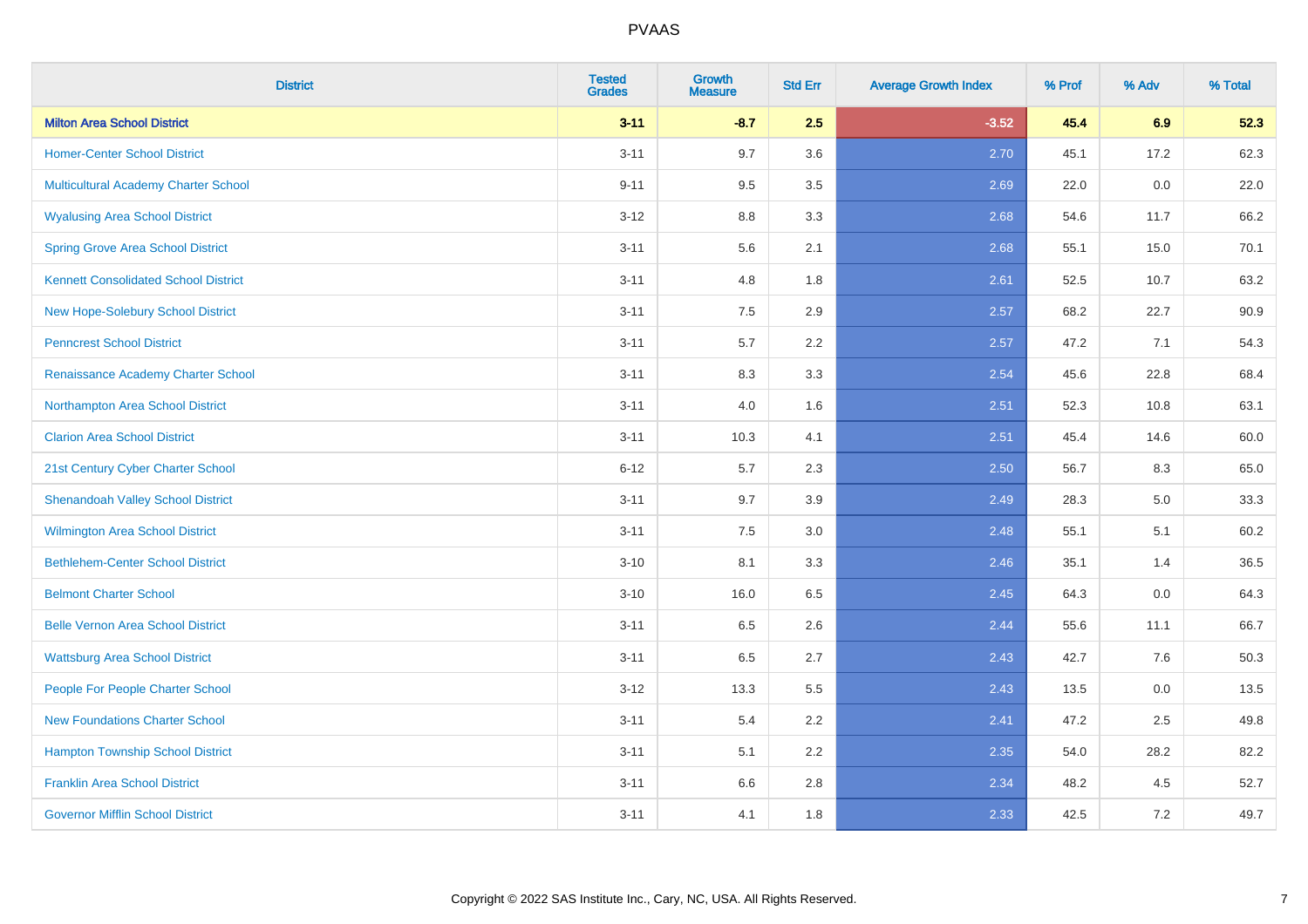| <b>District</b>                                        | <b>Tested</b><br><b>Grades</b> | <b>Growth</b><br><b>Measure</b> | <b>Std Err</b> | <b>Average Growth Index</b> | % Prof | % Adv | % Total |
|--------------------------------------------------------|--------------------------------|---------------------------------|----------------|-----------------------------|--------|-------|---------|
| <b>Milton Area School District</b>                     | $3 - 11$                       | $-8.7$                          | 2.5            | $-3.52$                     | 45.4   | 6.9   | 52.3    |
| <b>Collegium Charter School</b>                        | $3 - 10$                       | 5.9                             | 2.5            | 2.33                        | 38.1   | 7.9   | 46.0    |
| <b>Richland School District</b>                        | $3 - 11$                       | 6.7                             | 2.9            | 2.33                        | 62.2   | 19.2  | 81.4    |
| <b>Brookville Area School District</b>                 | $3 - 11$                       | 6.9                             | 3.0            | 2.30                        | 55.2   | 15.6  | 70.8    |
| <b>Wilson Area School District</b>                     | $3 - 11$                       | 6.0                             | 2.6            | 2.30                        | 48.7   | 8.5   | 57.2    |
| <b>Agora Cyber Charter School</b>                      | $3 - 11$                       | 5.8                             | 2.6            | 2.28                        | 42.8   | 6.6   | 49.4    |
| <b>Carbondale Area School District</b>                 | $3 - 10$                       | 7.4                             | 3.3            | 2.25                        | 56.6   | 2.6   | 59.2    |
| <b>Carlynton School District</b>                       | $3 - 11$                       | 7.3                             | 3.3            | 2.22                        | 41.0   | 10.5  | 51.6    |
| Lincoln Leadership Academy Charter School              | $3 - 12$                       | 14.2                            | 6.4            | 2.22                        | 23.5   | 0.0   | 23.5    |
| Pennsylvania Distance Learning Charter School          | $3 - 12$                       | 9.3                             | 4.2            | 2.22                        | 42.2   | 3.1   | 45.3    |
| <b>Allegheny Valley School District</b>                | $3 - 11$                       | 8.5                             | 3.9            | 2.17                        | 53.1   | 12.2  | 65.3    |
| Pennsylvania Leadership Charter School                 | $3 - 11$                       | 4.6                             | 2.2            | 2.13                        | 55.4   | 11.2  | 66.7    |
| Community Academy Of Philadelphia Charter School       | $3 - 11$                       | 5.8                             | 2.7            | 2.12                        | 26.7   | 0.9   | 27.6    |
| <b>Muhlenberg School District</b>                      | $3 - 10$                       | 4.0                             | 1.9            | 2.10                        | 34.2   | 2.6   | 36.8    |
| <b>Eastern Lancaster County School District</b>        | $3 - 12$                       | 4.5                             | 2.2            | 2.09                        | 46.3   | 11.4  | 57.6    |
| <b>Grove City Area School District</b>                 | $3 - 12$                       | 5.1                             | 2.4            | 2.09                        | 36.4   | 16.5  | 52.8    |
| <b>South Western School District</b>                   | $3 - 12$                       | 3.9                             | 1.9            | 2.08                        | 60.2   | 8.1   | 68.3    |
| <b>Keystone Oaks School District</b>                   | $3 - 11$                       | 5.5                             | 2.6            | 2.07                        | 53.2   | 12.1  | 65.4    |
| <b>Millcreek Township School District</b>              | $3 - 11$                       | 3.1                             | 1.5            | 2.06                        | 55.6   | 14.2  | 69.7    |
| <b>Coudersport Area School District</b>                | $3 - 11$                       | 7.7                             | 3.7            | 2.06                        | 55.7   | 8.2   | 63.9    |
| Dr Robert Ketterer Charter School Inc                  | $6 - 12$                       | 10.1                            | 5.0            | 2.04                        | 14.9   | 0.4   | 15.3    |
| <b>Chester Charter Scholars Academy Charter School</b> | $3 - 12$                       | 8.4                             | 4.1            | 2.03                        | 23.4   | 0.0   | 23.4    |
| <b>Blackhawk School District</b>                       | $3 - 11$                       | 4.7                             | 2.3            | 2.01                        | 55.8   | 8.8   | 64.6    |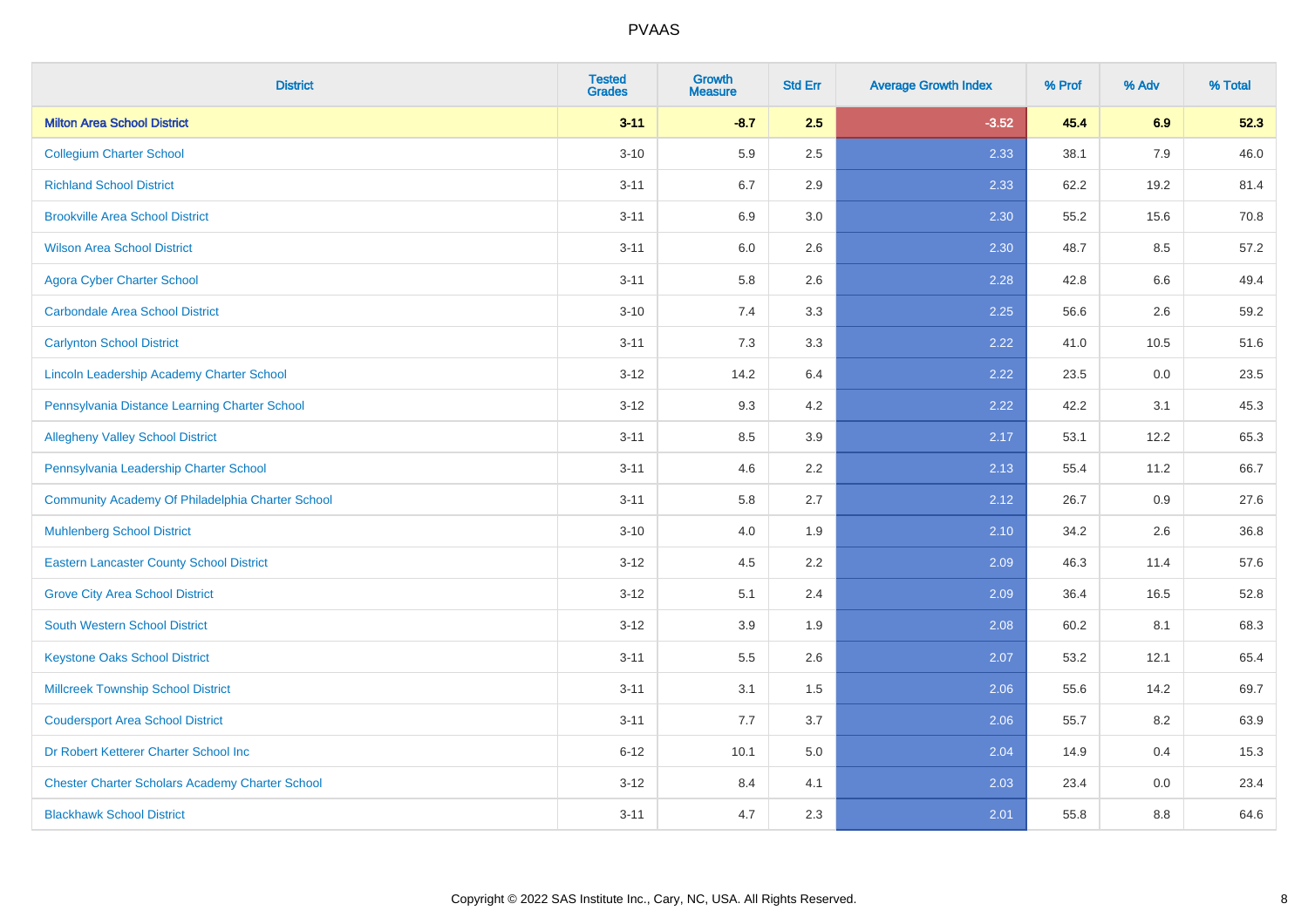| <b>District</b>                                 | <b>Tested</b><br><b>Grades</b> | <b>Growth</b><br><b>Measure</b> | <b>Std Err</b> | <b>Average Growth Index</b> | % Prof | % Adv   | % Total |
|-------------------------------------------------|--------------------------------|---------------------------------|----------------|-----------------------------|--------|---------|---------|
| <b>Milton Area School District</b>              | $3 - 11$                       | $-8.7$                          | 2.5            | $-3.52$                     | 45.4   | 6.9     | 52.3    |
| Altoona Area School District                    | $3 - 12$                       | 3.3                             | 1.6            | 1.99                        | 47.7   | 8.2     | 55.9    |
| <b>Central Valley School District</b>           | $3 - 10$                       | 4.8                             | 2.4            | 1.98                        | 56.9   | $9.0\,$ | 65.9    |
| <b>West Allegheny School District</b>           | $3 - 12$                       | 4.0                             | 2.1            | 1.96                        | 63.1   | 15.7    | 78.8    |
| <b>Pottsville Area School District</b>          | $3 - 12$                       | 4.4                             | 2.3            | 1.94                        | 44.8   | 5.4     | 50.2    |
| <b>Beaver Area School District</b>              | $3 - 10$                       | 4.7                             | 2.4            | 1.94                        | 57.4   | 16.8    | 74.2    |
| <b>Western Wayne School District</b>            | $3 - 11$                       | 5.6                             | 2.9            | 1.93                        | 41.3   | 17.4    | 58.7    |
| <b>Steel Valley School District</b>             | $3 - 11$                       | 6.5                             | 3.4            | 1.89                        | 50.7   | 5.6     | 56.3    |
| <b>Sharon City School District</b>              | $3 - 11$                       | 4.9                             | 2.6            | 1.87                        | 48.2   | 5.3     | 53.4    |
| <b>Uniontown Area School District</b>           | $3 - 11$                       | 6.0                             | 3.2            | 1.87                        | 62.4   | 5.9     | 68.2    |
| <b>Blacklick Valley School District</b>         | $3 - 11$                       | 8.0                             | 4.3            | 1.85                        | 34.1   | 0.0     | 34.1    |
| <b>Monessen City School District</b>            | $3 - 10$                       | 8.3                             | 4.5            | 1.85                        | 42.9   | 2.9     | 45.7    |
| <b>Hanover Public School District</b>           | $3 - 11$                       | 5.2                             | 2.8            | 1.83                        | 52.2   | 14.4    | 66.7    |
| <b>Laurel Highlands School District</b>         | $3 - 11$                       | 4.3                             | 2.4            | 1.81                        | 44.9   | 9.6     | 54.5    |
| <b>Sto-Rox School District</b>                  | $3 - 10$                       | 6.6                             | 3.7            | 1.80                        | 13.4   | $0.0\,$ | 13.4    |
| <b>York Academy Regional Charter School</b>     | $3 - 11$                       | 9.0                             | 5.0            | 1.79                        | 55.2   | 0.0     | 55.2    |
| <b>Salisbury Township School District</b>       | $3 - 11$                       | 6.3                             | 3.6            | 1.77                        | 46.2   | 6.6     | 52.8    |
| <b>Bentworth School District</b>                | $3 - 11$                       | 5.7                             | 3.2            | 1.75                        | 44.2   | 19.5    | 63.6    |
| <b>Northgate School District</b>                | $3 - 11$                       | 6.3                             | 3.6            | 1.73                        | 53.3   | 16.7    | 70.0    |
| <b>Reach Cyber Charter School</b>               | $3 - 11$                       | 8.1                             | 4.7            | 1.72                        | 42.4   | 4.6     | 47.0    |
| <b>Oswayo Valley School District</b>            | $3 - 12$                       | 8.5                             | 5.0            | 1.68                        | 50.0   | 16.7    | 66.7    |
| <b>Central Bucks School District</b>            | $3 - 11$                       | 1.6                             | 0.9            | 1.66                        | 63.0   | 16.8    | 79.8    |
| <b>Allegheny-Clarion Valley School District</b> | $3 - 10$                       | 7.8                             | 4.7            | 1.65                        | 53.3   | 3.3     | 56.7    |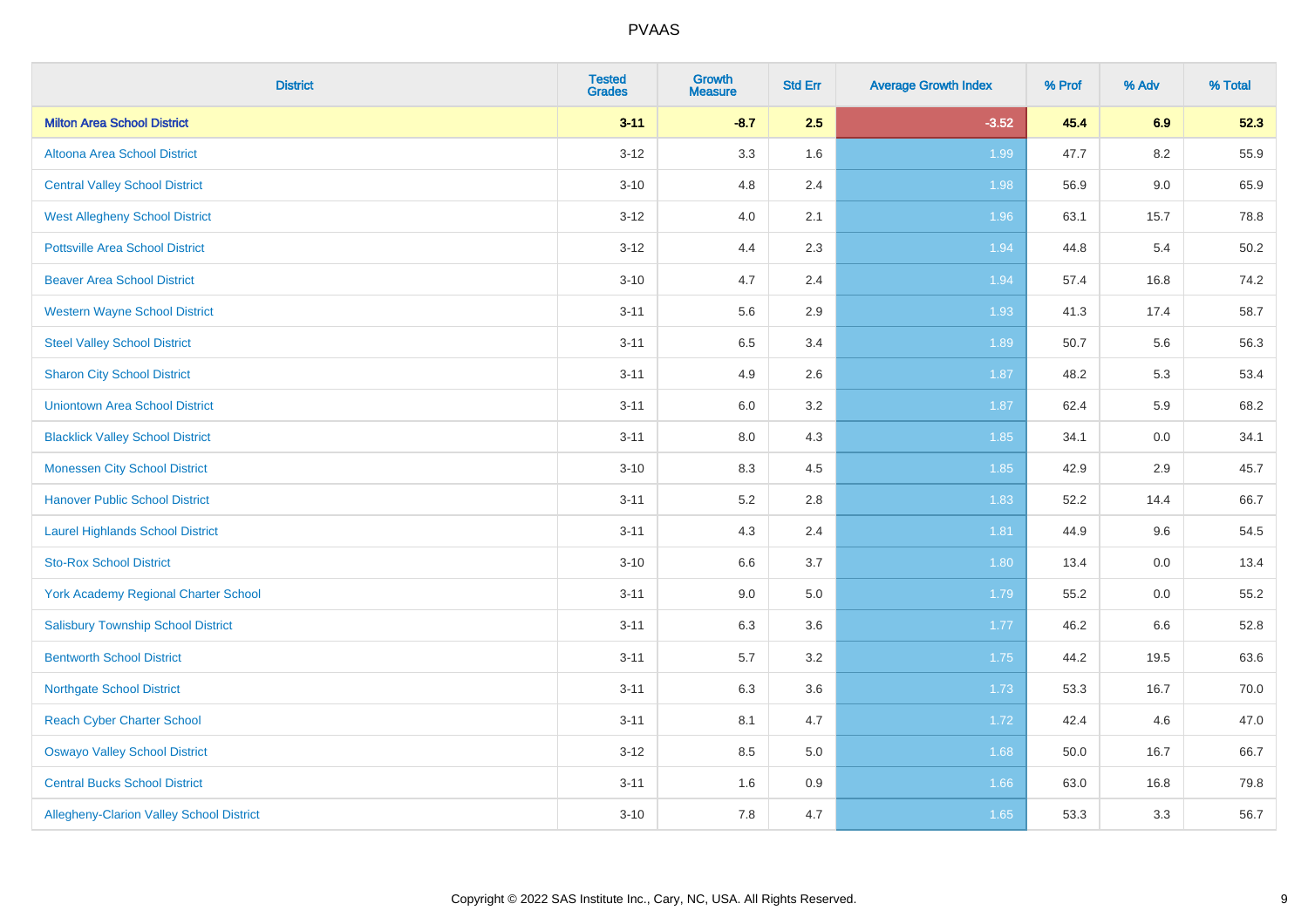| <b>District</b>                                    | <b>Tested</b><br><b>Grades</b> | <b>Growth</b><br><b>Measure</b> | <b>Std Err</b> | <b>Average Growth Index</b> | % Prof | % Adv | % Total |
|----------------------------------------------------|--------------------------------|---------------------------------|----------------|-----------------------------|--------|-------|---------|
| <b>Milton Area School District</b>                 | $3 - 11$                       | $-8.7$                          | 2.5            | $-3.52$                     | 45.4   | 6.9   | 52.3    |
| <b>Conrad Weiser Area School District</b>          | $3 - 11$                       | 3.6                             | 2.2            | 1.63                        | 52.1   | 2.1   | 54.2    |
| Millersburg Area School District                   | $3 - 11$                       | $6.2\,$                         | 3.8            | 1.63                        | 51.8   | 7.4   | 59.3    |
| Esperanza Academy Charter School                   | $4 - 11$                       | 4.0                             | 2.5            | 1.61                        | 32.4   | 0.7   | 33.1    |
| <b>Hermitage School District</b>                   | $3 - 12$                       | 3.8                             | 2.4            | 1.60                        | 57.5   | 9.3   | 66.8    |
| <b>Pleasant Valley School District</b>             | $3 - 11$                       | 3.1                             | 2.0            | 1.57                        | 57.2   | 5.5   | 62.8    |
| <b>South Butler County School District</b>         | $3 - 10$                       | 3.9                             | 2.5            | 1.54                        | 53.1   | 16.6  | 69.7    |
| <b>Armstrong School District</b>                   | $3 - 11$                       | 2.6                             | 1.7            | 1.53                        | 51.5   | 6.1   | 57.6    |
| <b>Warrior Run School District</b>                 | $3 - 11$                       | 4.6                             | 3.0            | 1.51                        | 40.9   | 8.1   | 49.0    |
| <b>Burrell School District</b>                     | $3 - 11$                       | 4.5                             | 3.1            | 1.48                        | 58.5   | 13.8  | 72.3    |
| <b>Everett Area School District</b>                | $3 - 11$                       | 5.0                             | 3.4            | 1.47                        | 60.5   | 1.3   | 61.8    |
| <b>New Brighton Area School District</b>           | $3 - 11$                       | 4.6                             | 3.1            | 1.47                        | 60.9   | 5.8   | 66.7    |
| <b>Loyalsock Township School District</b>          | $3 - 12$                       | 4.2                             | 2.8            | 1.47                        | 54.3   | 2.1   | 56.4    |
| <b>Punxsutawney Area School District</b>           | $3 - 11$                       | 4.2                             | 2.9            | 1.45                        | 55.0   | 5.5   | 60.6    |
| <b>Towanda Area School District</b>                | $3 - 11$                       | 4.0                             | 2.8            | 1.44                        | 39.4   | 6.6   | 46.0    |
| <b>Methacton School District</b>                   | $3 - 11$                       | 2.5                             | 1.7            | 1.43                        | 62.5   | 16.4  | 79.0    |
| <b>Lincoln Park Performing Arts Charter School</b> | $7 - 11$                       | 3.6                             | 2.5            | 1.42                        | 59.6   | 14.7  | 74.3    |
| <b>KIPP Dubois Charter School</b>                  | $9 - 10$                       | 4.7                             | 3.3            | 1.40                        | 31.0   | 1.4   | 32.4    |
| Capital Area School for the Arts Charter School    | $9 - 11$                       | 5.8                             | 4.1            | 1.39                        | 59.3   | 18.6  | 78.0    |
| <b>West York Area School District</b>              | $3 - 12$                       | 3.2                             | 2.3            | 1.38                        | 53.8   | 4.4   | 58.2    |
| <b>MaST Community Charter School II</b>            | $3 - 10$                       | 4.4                             | 3.2            | 1.37                        | 28.4   | 3.4   | 31.8    |
| <b>Pottsgrove School District</b>                  | $3 - 11$                       | 2.8                             | 2.0            | 1.35                        | 44.0   | 10.0  | 53.9    |
| Mastery Charter School - Shoemaker Campus          | $7 - 10$                       | 4.1                             | 3.0            | 1.34                        | 20.9   | 3.3   | 24.2    |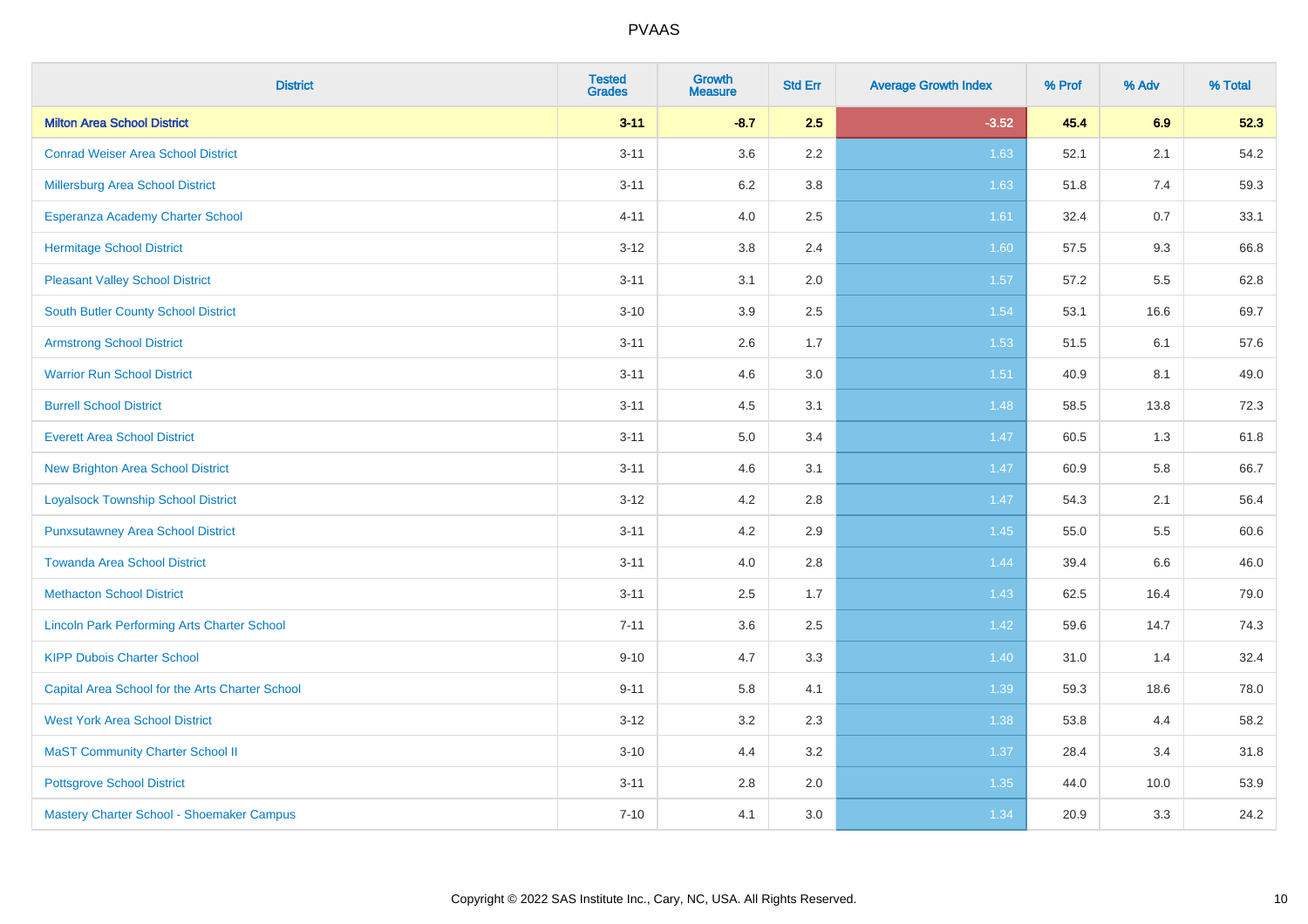| <b>District</b>                                | <b>Tested</b><br><b>Grades</b> | <b>Growth</b><br><b>Measure</b> | <b>Std Err</b> | <b>Average Growth Index</b> | % Prof | % Adv   | % Total |
|------------------------------------------------|--------------------------------|---------------------------------|----------------|-----------------------------|--------|---------|---------|
| <b>Milton Area School District</b>             | $3 - 11$                       | $-8.7$                          | 2.5            | $-3.52$                     | 45.4   | 6.9     | 52.3    |
| <b>Ligonier Valley School District</b>         | $3 - 11$                       | 4.2                             | 3.1            | 1.34                        | 59.1   | 10.3    | 69.5    |
| <b>Spring Cove School District</b>             | $3 - 11$                       | 3.4                             | 2.5            | 1.33                        | 47.8   | 12.7    | 60.4    |
| <b>Fairview School District</b>                | $3 - 11$                       | 3.4                             | 2.6            | 1.32                        | 57.2   | 17.6    | 74.8    |
| <b>Donegal School District</b>                 | $3 - 12$                       | 3.1                             | 2.4            | 1.29                        | 60.6   | 9.1     | 69.7    |
| <b>Line Mountain School District</b>           | $3 - 11$                       | 4.1                             | 3.2            | 1.27                        | 52.9   | 9.2     | 62.1    |
| <b>Woodland Hills School District</b>          | $3 - 12$                       | 3.2                             | 2.6            | 1.22                        | 31.4   | 3.6     | 35.0    |
| <b>Halifax Area School District</b>            | $3 - 11$                       | 4.7                             | 3.9            | 1.22                        | 61.5   | 9.6     | 71.2    |
| <b>Port Allegany School District</b>           | $3 - 11$                       | 4.4                             | 3.6            | 1.21                        | 28.1   | 9.4     | 37.5    |
| <b>Shanksville-Stonycreek School District</b>  | $3 - 10$                       | 7.0                             | 5.9            | 1.20                        | 64.7   | 17.6    | 82.4    |
| <b>Central Cambria School District</b>         | $3 - 11$                       | 3.0                             | 2.5            | 1.17                        | 56.2   | 9.7     | 66.0    |
| Esperanza Cyber Charter School                 | $3 - 11$                       | 7.1                             | 6.1            | 1.16                        | 9.1    | 0.0     | 9.1     |
| <b>Tidioute Community Charter School</b>       | $3 - 11$                       | 5.7                             | 5.1            | 1.11                        | 34.4   | 21.9    | 56.2    |
| Morrisville Borough School District            | $3 - 11$                       | 4.8                             | 4.3            | 1.10                        | 30.2   | 2.3     | 32.6    |
| Leechburg Area School District                 | $3 - 11$                       | 4.4                             | 4.0            | 1.09                        | 47.8   | 19.6    | 67.4    |
| Meyersdale Area School District                | $3 - 11$                       | 4.2                             | 4.0            | 1.07                        | 43.1   | $6.9\,$ | 50.0    |
| <b>General Mclane School District</b>          | $3 - 11$                       | 3.1                             | 2.9            | 1.07                        | 62.3   | 4.9     | 67.2    |
| <b>Williamsport Area School District</b>       | $3 - 11$                       | 1.9                             | 1.8            | 1.04                        | 44.1   | 12.8    | 56.9    |
| <b>Franklin Regional School District</b>       | $3 - 11$                       | 2.0                             | 1.9            | 1.02                        | 66.7   | 15.5    | 82.1    |
| <b>Manheim Central School District</b>         | $3 - 11$                       | 2.1                             | 2.1            | $1.01$                      | 53.2   | 11.6    | 64.8    |
| <b>Tunkhannock Area School District</b>        | $3 - 11$                       | 2.3                             | 2.2            | 1.01                        | 44.9   | 9.6     | 54.6    |
| <b>Mastery Charter School - Pickett Campus</b> | $6 - 10$                       | 5.6                             | 5.7            | 1.00                        | 27.8   | 0.0     | 27.8    |
| Lehigh Career & Technical Institute            | $10 - 12$                      | 5.6                             | 5.6            | 0.99                        | 78.3   | 0.0     | 78.3    |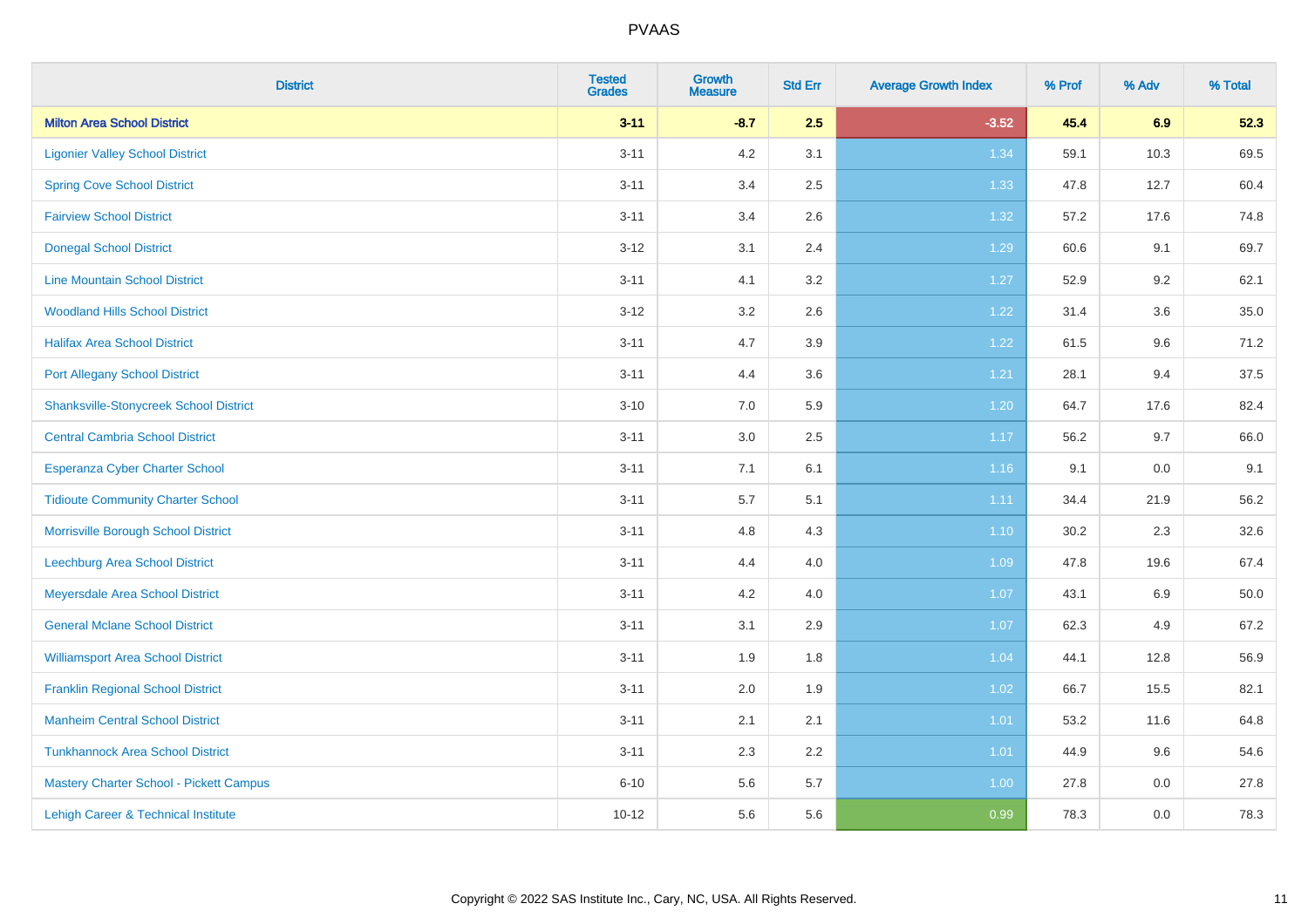| <b>District</b>                                | <b>Tested</b><br><b>Grades</b> | <b>Growth</b><br><b>Measure</b> | <b>Std Err</b> | <b>Average Growth Index</b> | % Prof | % Adv | % Total |
|------------------------------------------------|--------------------------------|---------------------------------|----------------|-----------------------------|--------|-------|---------|
| <b>Milton Area School District</b>             | $3 - 11$                       | $-8.7$                          | 2.5            | $-3.52$                     | 45.4   | 6.9   | 52.3    |
| <b>Bensalem Township School District</b>       | $3 - 11$                       | 1.6                             | 1.6            | 0.98                        | 38.8   | 8.3   | 47.1    |
| <b>Hopewell Area School District</b>           | $3 - 11$                       | 2.6                             | 2.7            | 0.97                        | 58.4   | 4.0   | 62.4    |
| <b>Berlin Brothersvalley School District</b>   | $3 - 11$                       | 4.0                             | 4.2            | 0.96                        | 48.8   | 14.0  | 62.8    |
| <b>Clairton City School District</b>           | $3 - 11$                       | 3.5                             | 3.7            | 0.95                        | 13.4   | 0.0   | 13.4    |
| <b>Lower Moreland Township School District</b> | $3 - 11$                       | 2.0                             | 2.2            | 0.95                        | 62.8   | 17.0  | 79.8    |
| <b>Baldwin-Whitehall School District</b>       | $3 - 11$                       | 1.8                             | 1.9            | 0.94                        | 58.6   | 8.6   | 67.1    |
| <b>Keystone School District</b>                | $3 - 11$                       | 3.1                             | 3.3            | 0.94                        | 50.6   | 6.5   | 57.1    |
| <b>Bedford Area School District</b>            | $3 - 11$                       | 2.5                             | 2.6            | 0.93                        | 48.5   | 10.0  | 58.5    |
| Northwestern Lehigh School District            | $3 - 11$                       | 2.2                             | 2.3            | 0.93                        | 53.3   | 9.7   | 63.0    |
| West Jefferson Hills School District           | $3 - 11$                       | 1.8                             | 2.1            | 0.88                        | 55.7   | 20.8  | 76.4    |
| South Fayette Township School District         | $3 - 11$                       | 1.7                             | 2.0            | 0.88                        | 61.0   | 26.5  | 87.6    |
| <b>North Clarion County School District</b>    | $3 - 12$                       | 3.7                             | 4.3            | 0.85                        | 67.5   | 15.0  | 82.5    |
| <b>Marple Newtown School District</b>          | $3 - 11$                       | 2.0                             | 2.4            | 0.81                        | 57.6   | 12.8  | 70.4    |
| <b>Mcguffey School District</b>                | $3 - 11$                       | 2.1                             | 2.6            | 0.81                        | 57.7   | 3.1   | 60.8    |
| <b>Camp Hill School District</b>               | $3 - 12$                       | 2.3                             | 3.0            | 0.78                        | 53.6   | 17.5  | 71.1    |
| Urban Pathways 6-12 Charter School             | $6 - 11$                       | 4.8                             | 6.4            | 0.75                        | 28.6   | 0.0   | 28.6    |
| Southeastern Greene School District            | $3 - 10$                       | 3.3                             | 4.6            | $\overline{0.72}$           | 57.6   | 6.1   | 63.6    |
| <b>Harmony Area School District</b>            | $3 - 10$                       | 4.5                             | 6.3            | 0.72                        | 33.3   | 13.3  | 46.7    |
| <b>Athens Area School District</b>             | $3 - 11$                       | 1.6                             | 2.5            | 0.64                        | 46.9   | 7.6   | 54.5    |
| <b>United School District</b>                  | $3 - 11$                       | 2.1                             | 3.4            | 0.63                        | 60.3   | 6.6   | 66.9    |
| <b>Laurel School District</b>                  | $3 - 11$                       | 1.8                             | 3.1            | 0.59                        | 70.1   | 2.3   | 72.4    |
| <b>Commodore Perry School District</b>         | $3 - 11$                       | 3.2                             | 5.5            | 0.58                        | 58.3   | 0.0   | 58.3    |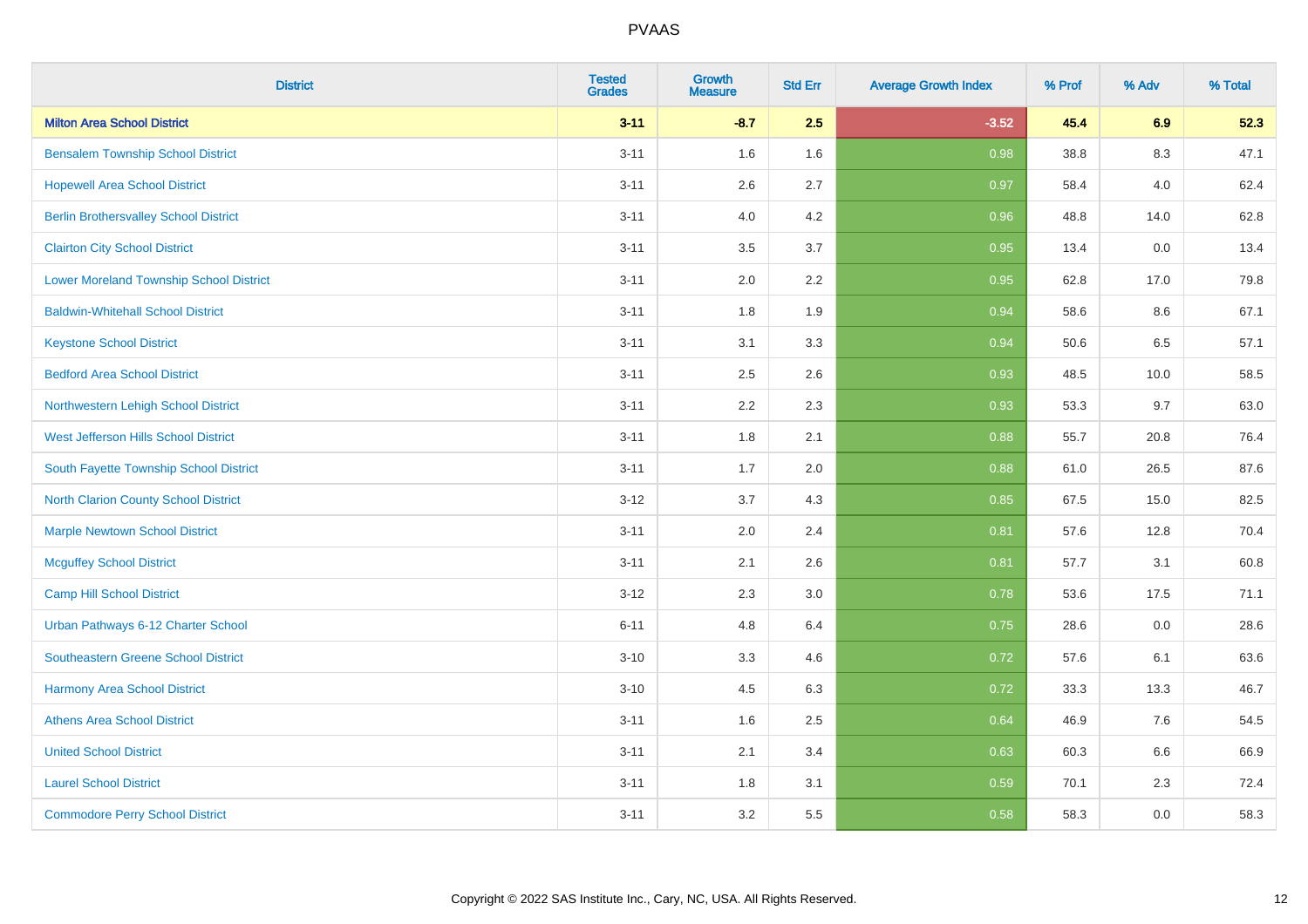| <b>District</b>                               | <b>Tested</b><br><b>Grades</b> | <b>Growth</b><br><b>Measure</b> | <b>Std Err</b> | <b>Average Growth Index</b> | % Prof | % Adv | % Total |
|-----------------------------------------------|--------------------------------|---------------------------------|----------------|-----------------------------|--------|-------|---------|
| <b>Milton Area School District</b>            | $3 - 11$                       | $-8.7$                          | 2.5            | $-3.52$                     | 45.4   | 6.9   | 52.3    |
| <b>Forbes Road School District</b>            | $3 - 11$                       | 2.8                             | 5.1            | 0.56                        | 41.4   | 10.3  | 51.7    |
| <b>Schuylkill Valley School District</b>      | $3 - 11$                       | 1.4                             | 2.5            | 0.56                        | 55.1   | 10.2  | 65.3    |
| <b>Union School District</b>                  | $3 - 12$                       | 2.3                             | 4.2            | 0.54                        | 32.6   | 7.0   | 39.5    |
| <b>Radnor Township School District</b>        | $3 - 12$                       | 1.0                             | 2.1            | 0.50                        | 65.0   | 23.2  | 88.2    |
| <b>Hanover Area School District</b>           | $3 - 11$                       | 2.2                             | 4.6            | 0.48                        | 42.9   | 5.7   | 48.6    |
| <b>Purchase Line School District</b>          | $3 - 12$                       | 1.7                             | 3.5            | 0.47                        | 43.1   | 5.4   | 48.5    |
| <b>Upper Adams School District</b>            | $3 - 11$                       | 1.3                             | 2.9            | 0.47                        | 55.2   | 8.6   | 63.8    |
| <b>Roberto Clemente Charter School</b>        | $3 - 12$                       | 2.2                             | 4.9            | 0.45                        | 27.5   | 5.0   | 32.5    |
| <b>Union Area School District</b>             | $3 - 11$                       | 1.9                             | 4.3            | 0.44                        | 61.5   | 0.0   | 61.5    |
| Mastery Charter High School-Lenfest Campus    | $7 - 11$                       | 2.5                             | 5.7            | 0.43                        | 40.0   | 0.0   | 40.0    |
| <b>Galeton Area School District</b>           | $3 - 11$                       | 2.2                             | 5.3            | 0.42                        | 41.3   | 4.4   | 45.6    |
| <b>Newport School District</b>                | $3 - 12$                       | 1.4                             | 3.5            | 0.41                        | 51.5   | 10.3  | 61.8    |
| <b>Tussey Mountain School District</b>        | $3 - 12$                       | 1.5                             | 3.7            | 0.40                        | 38.6   | 1.8   | 40.4    |
| <b>South Eastern School District</b>          | $3 - 11$                       | $0.9\,$                         | 2.4            | 0.39                        | 54.8   | 6.6   | 61.4    |
| <b>Gateway School District</b>                | $3 - 11$                       | 0.8                             | 2.2            | 0.38                        | 52.1   | 13.8  | 65.9    |
| <b>Wallingford-Swarthmore School District</b> | $3 - 10$                       | 0.9                             | 2.4            | 0.38                        | 64.4   | 22.7  | 87.1    |
| <b>Lakeland School District</b>               | $3 - 11$                       | 1.1                             | 2.8            | 0.38                        | 48.6   | 3.7   | 52.3    |
| <b>Lower Dauphin School District</b>          | $3 - 11$                       | 0.6                             | 1.9            | 0.33                        | 49.2   | 12.6  | 61.8    |
| <b>Wyomissing Area School District</b>        | $3 - 12$                       | 0.8                             | 2.6            | 0.33                        | 55.7   | 17.6  | 73.3    |
| <b>Mastery Charter School - Thomas Campus</b> | $3 - 10$                       | 2.1                             | 6.2            | 0.33                        | 28.6   | 0.0   | 28.6    |
| Lehigh Valley Academy Regional Charter School | $3 - 11$                       | 0.7                             | 2.3            | 0.32                        | 46.3   | 5.0   | 51.4    |
| <b>Greater Latrobe School District</b>        | $3 - 11$                       | 0.6                             | 1.9            | 0.31                        | 55.5   | 14.1  | 69.5    |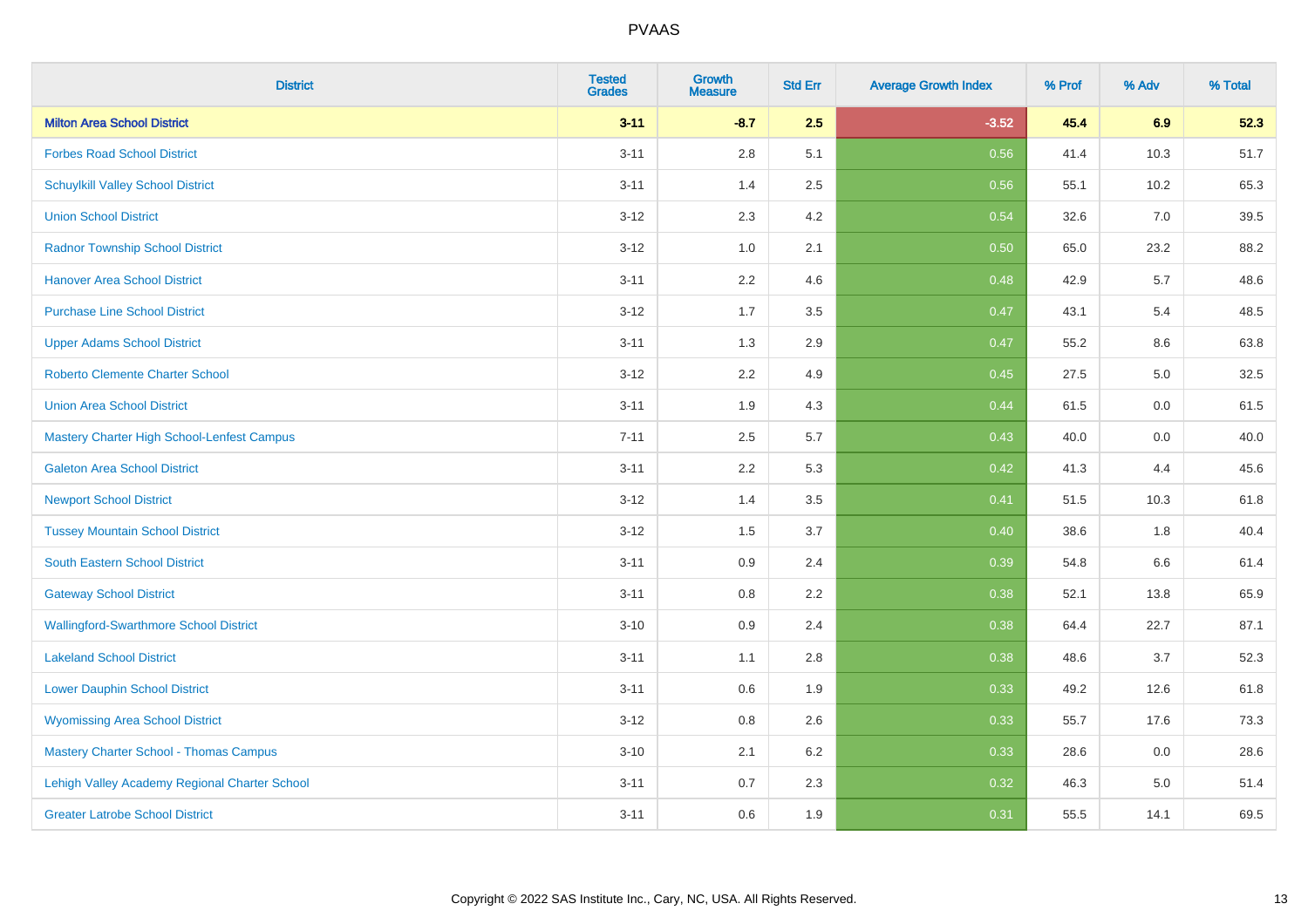| <b>District</b>                              | <b>Tested</b><br><b>Grades</b> | <b>Growth</b><br><b>Measure</b> | <b>Std Err</b> | <b>Average Growth Index</b> | % Prof | % Adv   | % Total |
|----------------------------------------------|--------------------------------|---------------------------------|----------------|-----------------------------|--------|---------|---------|
| <b>Milton Area School District</b>           | $3 - 11$                       | $-8.7$                          | 2.5            | $-3.52$                     | 45.4   | 6.9     | 52.3    |
| <b>Greenville Area School District</b>       | $3 - 11$                       | $0.7\,$                         | 2.9            | 0.26                        | 53.4   | 6.9     | 60.3    |
| <b>Bloomsburg Area School District</b>       | $3 - 10$                       | 0.7                             | 3.0            | 0.23                        | 55.9   | 11.8    | 67.6    |
| <b>Jersey Shore Area School District</b>     | $3 - 11$                       | $0.5\,$                         | 2.6            | 0.21                        | 47.1   | 9.2     | 56.2    |
| <b>Reynolds School District</b>              | $3 - 10$                       | 0.5                             | 3.4            | 0.16                        | 52.1   | 7.0     | 59.2    |
| <b>Brockway Area School District</b>         | $3 - 11$                       | $0.6\,$                         | 3.6            | 0.16                        | 49.2   | 7.7     | 56.9    |
| Northern Lebanon School District             | $3 - 11$                       | 0.4                             | 2.5            | 0.15                        | 28.0   | 3.0     | 31.0    |
| <b>Danville Area School District</b>         | $3 - 11$                       | 0.4                             | 2.6            | 0.15                        | 57.4   | 18.4    | 75.7    |
| <b>Smethport Area School District</b>        | $3 - 12$                       | 0.6                             | 3.9            | 0.15                        | 37.0   | 1.8     | 38.9    |
| Insight PA Cyber Charter School              | $3 - 11$                       | $0.7\,$                         | 5.7            | 0.12                        | 50.0   | 4.8     | 54.8    |
| <b>Hempfield School District</b>             | $3 - 11$                       | 0.1                             | 1.4            | 0.08                        | 58.2   | 9.9     | 68.2    |
| <b>West Branch Area School District</b>      | $3 - 11$                       | 0.2                             | 3.8            | 0.05                        | 47.2   | 1.9     | 49.1    |
| <b>East Stroudsburg Area School District</b> | $3 - 11$                       | 0.1                             | 1.6            | 0.05                        | 45.8   | 7.8     | 53.6    |
| <b>Wilkes-Barre Area School District</b>     | $3 - 11$                       | 0.1                             | 3.2            | 0.02                        | 35.5   | 5.4     | 40.9    |
| <b>Susquenita School District</b>            | $3 - 11$                       | $-0.1$                          | 2.8            | $-0.01$                     | 47.7   | 10.1    | 57.8    |
| Penn Cambria School District                 | $3 - 11$                       | $-0.0$                          | 2.7            | $-0.01$                     | 61.5   | 7.7     | 69.2    |
| <b>Kutztown Area School District</b>         | $3 - 12$                       | $-0.2$                          | 3.2            | $-0.05$                     | 55.4   | 13.3    | 68.7    |
| <b>Avella Area School District</b>           | $3 - 12$                       | $-0.3$                          | 4.7            | $-0.05$                     | 49.3   | 14.5    | 63.8    |
| <b>Mercer Area School District</b>           | $3 - 11$                       | $-0.2$                          | 3.3            | $-0.06$                     | 56.0   | $8.0\,$ | 64.0    |
| <b>Warren County School District</b>         | $3 - 11$                       | $-0.1$                          | 1.8            | $-0.06$                     | 37.2   | 5.3     | 42.6    |
| <b>Chester-Upland School District</b>        | $3 - 11$                       | $-0.3$                          | 2.7            | $-0.09$                     | 13.8   | 0.8     | 14.6    |
| New Kensington-Arnold School District        | $3 - 11$                       | $-0.4$                          | 3.8            | $-0.10$                     | 40.7   | 3.7     | 44.4    |
| <b>Blue Ridge School District</b>            | $3 - 11$                       | $-0.5$                          | 3.6            | $-0.12$                     | 44.6   | 3.1     | 47.7    |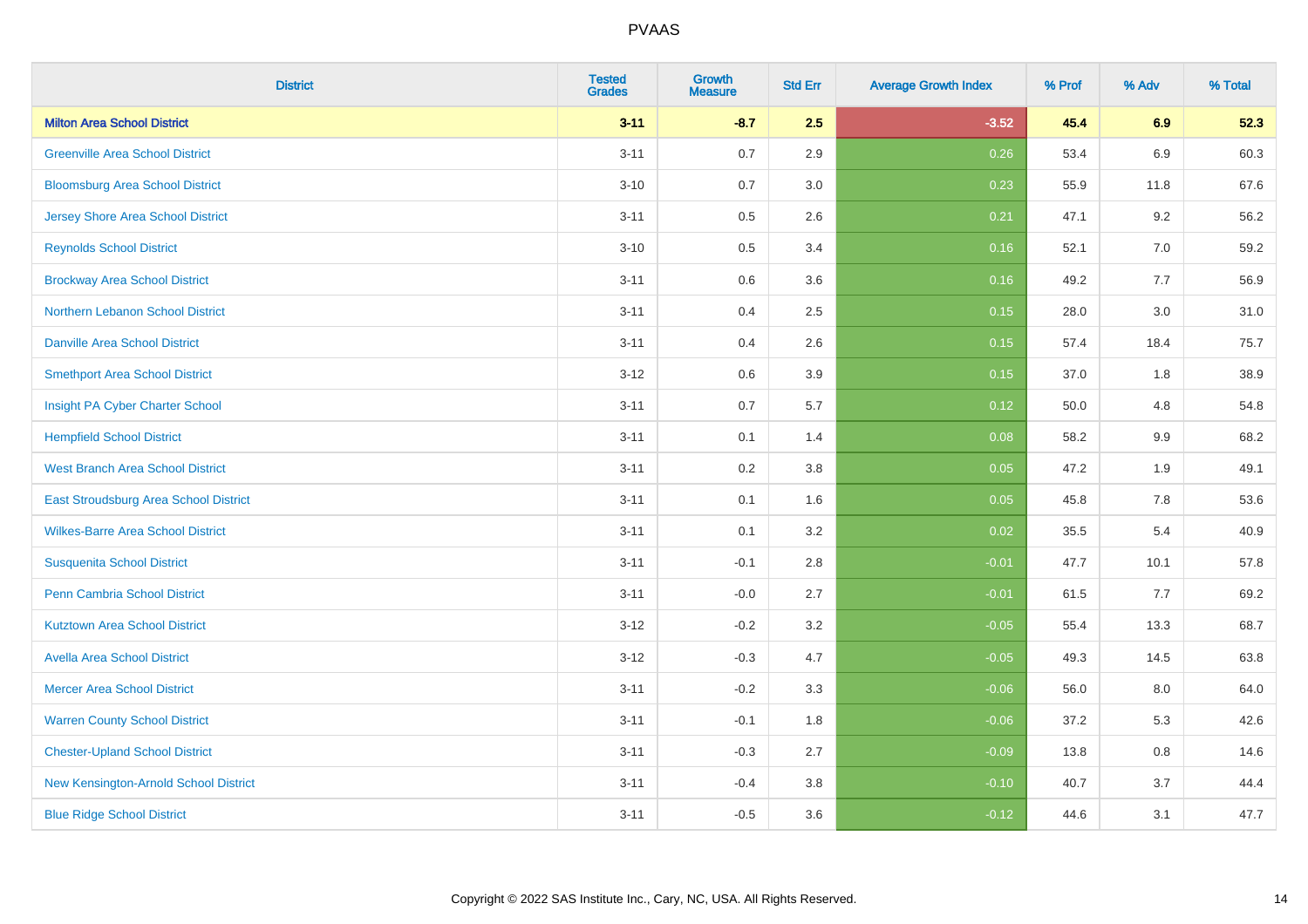| <b>District</b>                                    | <b>Tested</b><br><b>Grades</b> | <b>Growth</b><br><b>Measure</b> | <b>Std Err</b> | <b>Average Growth Index</b> | % Prof | % Adv | % Total |
|----------------------------------------------------|--------------------------------|---------------------------------|----------------|-----------------------------|--------|-------|---------|
| <b>Milton Area School District</b>                 | $3 - 11$                       | $-8.7$                          | 2.5            | $-3.52$                     | 45.4   | 6.9   | 52.3    |
| <b>Central Fulton School District</b>              | $3 - 11$                       | $-0.5$                          | 3.5            | $-0.14$                     | 51.4   | 8.6   | 60.0    |
| <b>Otto-Eldred School District</b>                 | $3 - 11$                       | $-0.7$                          | 4.2            | $-0.15$                     | 56.2   | 6.2   | 62.5    |
| <b>Oley Valley School District</b>                 | $3 - 11$                       | $-0.4$                          | 2.8            | $-0.15$                     | 43.1   | 12.9  | 56.0    |
| Philadelphia Electrical & Tech Charter High School | $10 - 10$                      | $-0.5$                          | 2.9            | $-0.15$                     | 8.8    | 0.0   | 8.8     |
| <b>Bellefonte Area School District</b>             | $3 - 11$                       | $-0.4$                          | 2.2            | $-0.17$                     | 47.6   | 10.6  | 58.2    |
| Southern Lehigh School District                    | $3 - 11$                       | $-0.4$                          | 2.3            | $-0.17$                     | 66.1   | 11.9  | 78.0    |
| <b>Crestwood School District</b>                   | $3 - 11$                       | $-0.4$                          | 2.4            | $-0.17$                     | 57.4   | 17.0  | 74.4    |
| <b>Achievement House Charter School</b>            | $7 - 11$                       | $-0.7$                          | 4.0            | $-0.17$                     | 32.5   | 2.6   | 35.1    |
| <b>Millville Area School District</b>              | $3 - 12$                       | $-0.9$                          | 4.7            | $-0.18$                     | 51.4   | 5.4   | 56.8    |
| <b>Mount Carmel Area School District</b>           | $3 - 11$                       | $-0.6$                          | 3.1            | $-0.18$                     | 45.3   | 2.1   | 47.4    |
| <b>Westinghouse Arts Academy Charter School</b>    | $9 - 10$                       | $-0.7$                          | 3.6            | $-0.19$                     | 59.2   | 8.4   | 67.6    |
| <b>Panther Valley School District</b>              | $3-12$                         | $-0.6$                          | 3.3            | $-0.19$                     | 47.9   | 4.3   | 52.1    |
| <b>Harrisburg City School District</b>             | $3 - 11$                       | $-0.4$                          | 2.1            | $-0.19$                     | 15.1   | 0.4   | 15.5    |
| <b>Girard School District</b>                      | $3 - 11$                       | $-0.6$                          | 2.7            | $-0.22$                     | 53.9   | 15.6  | 69.6    |
| <b>Lakeview School District</b>                    | $3 - 11$                       | $-0.9$                          | 3.7            | $-0.24$                     | 60.3   | 3.2   | 63.5    |
| <b>Glendale School District</b>                    | $3 - 10$                       | $-0.9$                          | 3.7            | $-0.24$                     | 50.0   | 5.4   | 55.4    |
| <b>Penn Manor School District</b>                  | $3 - 11$                       | $-0.4$                          | 1.6            | $-0.25$                     | 51.9   | 12.6  | 64.5    |
| <b>Tuscarora School District</b>                   | $3 - 11$                       | $-0.6$                          | 2.3            | $-0.27$                     | 45.1   | 8.1   | 53.2    |
| <b>Cornell School District</b>                     | $3 - 11$                       | $-1.6$                          | 5.0            | $-0.32$                     | 33.8   | 1.5   | 35.4    |
| <b>Albert Gallatin Area School District</b>        | $3 - 11$                       | $-0.8$                          | 2.4            | $-0.32$                     | 54.5   | 10.0  | 64.6    |
| Hope For Hyndman Charter School                    | $3 - 11$                       | $-2.0$                          | 6.1            | $-0.32$                     | 33.3   | 0.0   | 33.3    |
| <b>Palmerton Area School District</b>              | $3 - 11$                       | $-1.2$                          | 3.0            | $-0.39$                     | 57.4   | 5.0   | 62.4    |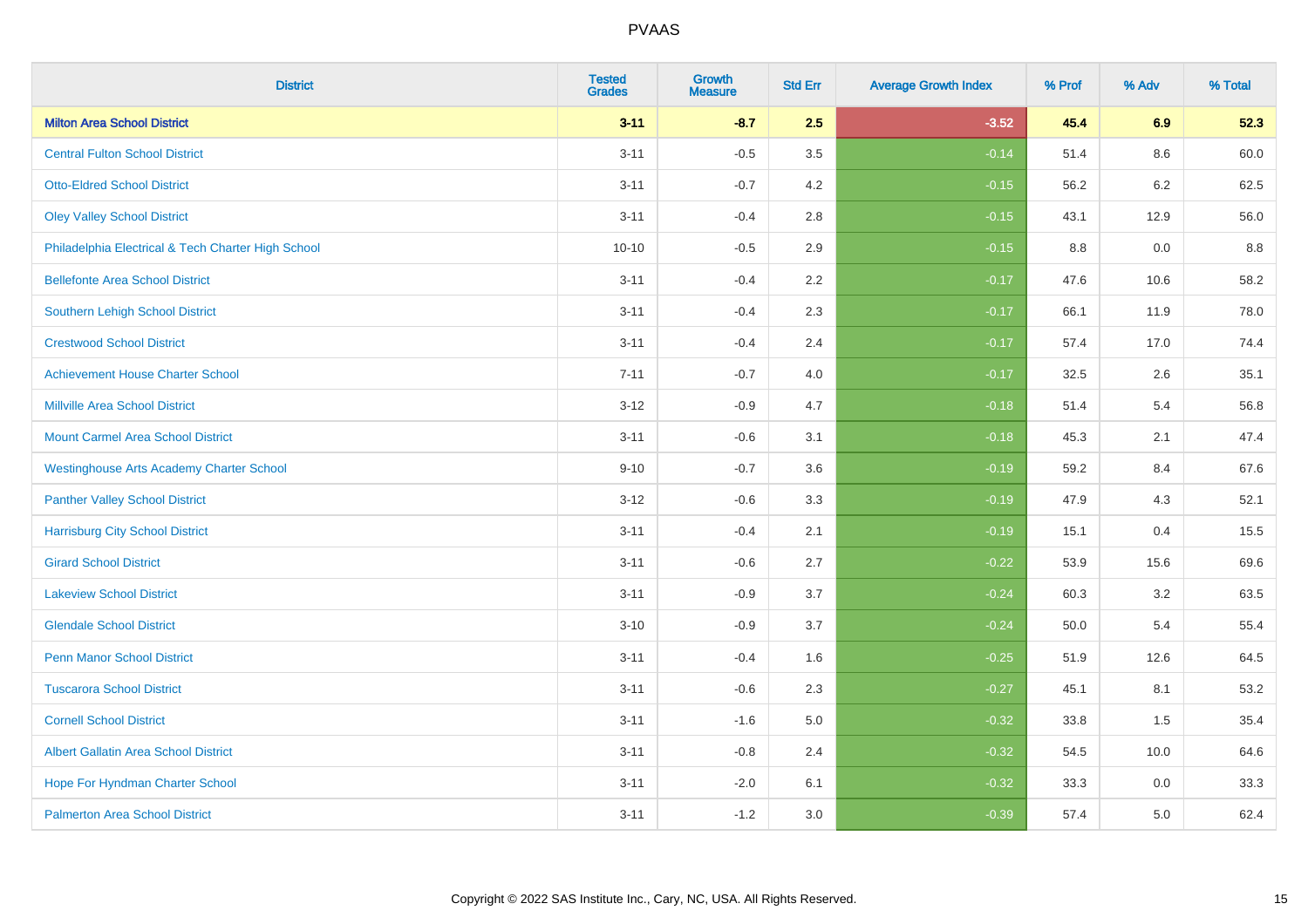| <b>District</b>                                         | <b>Tested</b><br><b>Grades</b> | <b>Growth</b><br><b>Measure</b> | <b>Std Err</b> | <b>Average Growth Index</b> | % Prof | % Adv   | % Total |
|---------------------------------------------------------|--------------------------------|---------------------------------|----------------|-----------------------------|--------|---------|---------|
| <b>Milton Area School District</b>                      | $3 - 11$                       | $-8.7$                          | 2.5            | $-3.52$                     | 45.4   | 6.9     | 52.3    |
| <b>Bellwood-Antis School District</b>                   | $3 - 10$                       | $-1.2$                          | 3.2            | $-0.39$                     | 55.1   | 10.1    | 65.2    |
| <b>Sharpsville Area School District</b>                 | $3 - 11$                       | $-1.4$                          | 3.5            | $-0.40$                     | 55.2   | 13.4    | 68.7    |
| North Schuylkill School District                        | $3 - 11$                       | $-1.0$                          | 2.4            | $-0.42$                     | 41.8   | 5.1     | 46.8    |
| <b>Bangor Area School District</b>                      | $3 - 12$                       | $-0.9$                          | 2.0            | $-0.43$                     | 44.3   | 4.7     | 49.0    |
| <b>Shaler Area School District</b>                      | $3 - 11$                       | $-0.8$                          | 1.9            | $-0.43$                     | 49.1   | 9.6     | 58.7    |
| <b>Conewago Valley School District</b>                  | $3 - 12$                       | $-0.9$                          | 2.0            | $-0.45$                     | 51.7   | 9.6     | 61.3    |
| <b>Elizabethtown Area School District</b>               | $3 - 12$                       | $-0.9$                          | 1.9            | $-0.47$                     | 50.0   | 11.2    | 61.2    |
| Center For Student Learning Charter School At Pennsbury | $6 - 12$                       | $-2.9$                          | 6.1            | $-0.47$                     | 42.9   | 0.0     | 42.9    |
| South Side Area School District                         | $3 - 11$                       | $-1.6$                          | 3.3            | $-0.48$                     | 50.0   | 6.8     | 56.8    |
| <b>Wyoming Area School District</b>                     | $3 - 10$                       | $-1.3$                          | 2.6            | $-0.50$                     | 53.8   | 10.8    | 64.6    |
| <b>Canon-Mcmillan School District</b>                   | $3 - 11$                       | $-0.8$                          | 1.6            | $-0.50$                     | 58.7   | 15.9    | 74.6    |
| <b>Central Greene School District</b>                   | $3 - 11$                       | $-1.6$                          | 2.8            | $-0.55$                     | 54.2   | $2.8\,$ | 57.0    |
| <b>Mid Valley School District</b>                       | $3 - 10$                       | $-1.7$                          | 3.0            | $-0.55$                     | 45.1   | 7.8     | 52.9    |
| <b>Manheim Township School District</b>                 | $3 - 12$                       | $-0.9$                          | 1.6            | $-0.58$                     | 53.2   | 15.5    | 68.7    |
| <b>Clarion-Limestone Area School District</b>           | $3 - 12$                       | $-2.5$                          | 4.1            | $-0.60$                     | 56.8   | $6.8\,$ | 63.6    |
| <b>Burgettstown Area School District</b>                | $3 - 11$                       | $-2.1$                          | 3.4            | $-0.62$                     | 50.0   | 1.4     | 51.4    |
| <b>Susquehanna Community School District</b>            | $3 - 11$                       | $-2.8$                          | 4.2            | $-0.66$                     | 49.4   | 6.9     | 56.3    |
| <b>Fannett-Metal School District</b>                    | $3 - 11$                       | $-3.4$                          | 5.1            | $-0.67$                     | 38.7   | 8.1     | 46.8    |
| <b>Cheltenham School District</b>                       | $3 - 11$                       | $-1.4$                          | 2.1            | $-0.67$                     | 46.1   | 10.0    | 56.1    |
| <b>North Pocono School District</b>                     | $3 - 11$                       | $-2.3$                          | 3.4            | $-0.68$                     | 52.0   | 16.4    | 68.5    |
| Mt Lebanon School District                              | $3 - 11$                       | $-1.0$                          | 1.5            | $-0.70$                     | 61.9   | 24.0    | 85.9    |
| <b>Lehighton Area School District</b>                   | $3 - 11$                       | $-1.6$                          | 2.3            | $-0.70$                     | 51.1   | 5.6     | 56.7    |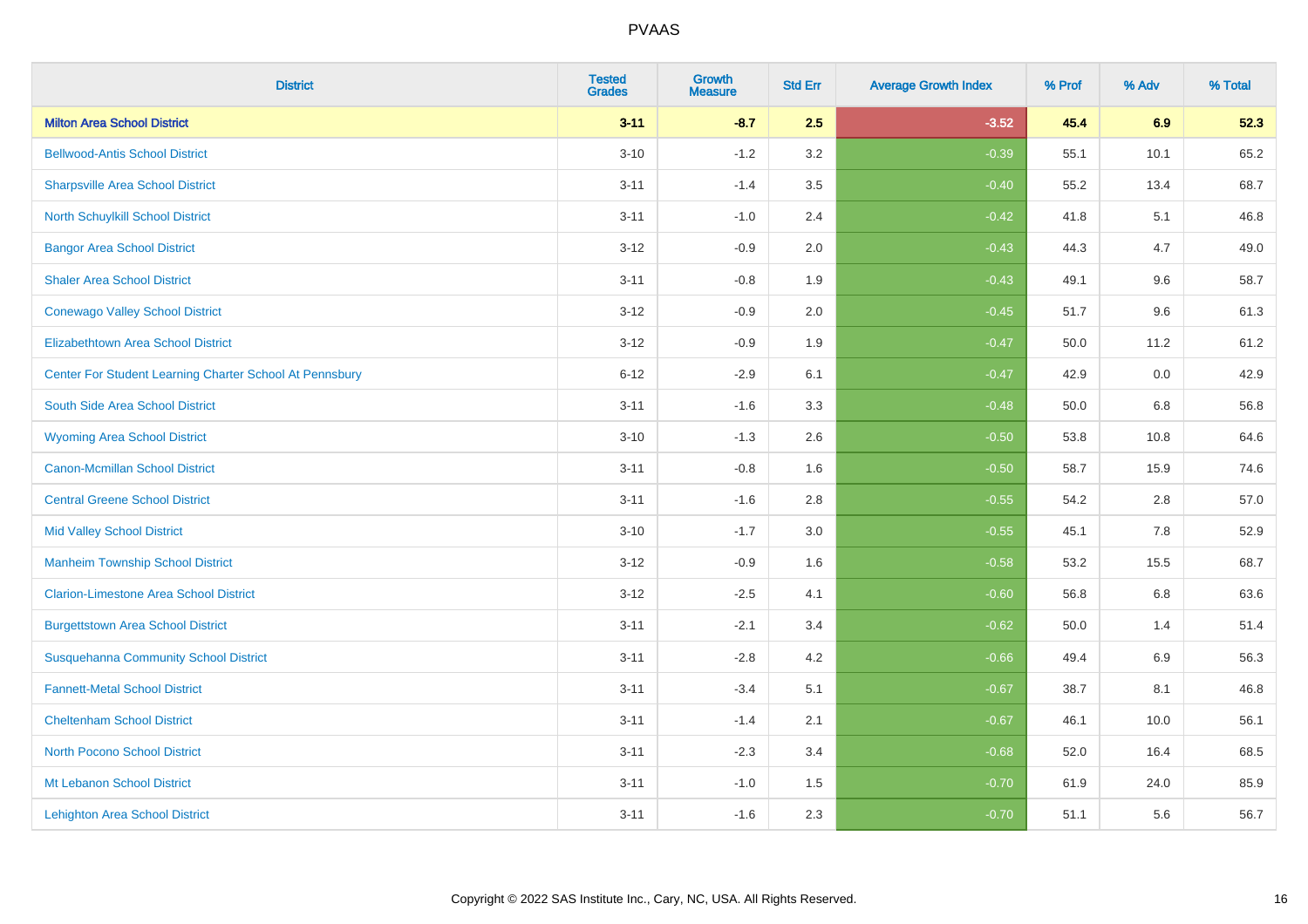| <b>District</b>                               | <b>Tested</b><br><b>Grades</b> | <b>Growth</b><br><b>Measure</b> | <b>Std Err</b> | <b>Average Growth Index</b> | % Prof | % Adv | % Total |
|-----------------------------------------------|--------------------------------|---------------------------------|----------------|-----------------------------|--------|-------|---------|
| <b>Milton Area School District</b>            | $3 - 11$                       | $-8.7$                          | 2.5            | $-3.52$                     | 45.4   | 6.9   | 52.3    |
| Huntingdon Area School District               | $3 - 11$                       | $-2.0$                          | 2.7            | $-0.72$                     | 36.8   | 10.3  | 47.0    |
| <b>Bald Eagle Area School District</b>        | $3 - 11$                       | $-2.1$                          | 2.7            | $-0.75$                     | 48.4   | 9.4   | 57.7    |
| <b>Turkeyfoot Valley Area School District</b> | $3-12$                         | $-4.3$                          | 5.6            | $-0.76$                     | 22.0   | 5.1   | 27.1    |
| <b>Gillingham Charter School</b>              | $3 - 11$                       | $-4.4$                          | 5.6            | $-0.77$                     | 20.8   | 8.3   | 29.2    |
| <b>Conemaugh Valley School District</b>       | $3 - 12$                       | $-3.2$                          | 4.1            | $-0.78$                     | 48.2   | 5.6   | 53.7    |
| <b>Northeast Bradford School District</b>     | $3 - 10$                       | $-3.1$                          | 4.0            | $-0.78$                     | 33.9   | 3.4   | 37.3    |
| <b>Shenango Area School District</b>          | $3 - 11$                       | $-2.6$                          | 3.3            | $-0.79$                     | 50.6   | 13.9  | 64.6    |
| <b>Lebanon School District</b>                | $3 - 11$                       | $-1.6$                          | 1.9            | $-0.80$                     | 24.4   | 2.6   | 27.0    |
| <b>Forest Area School District</b>            | $3 - 11$                       | $-4.4$                          | 5.4            | $-0.81$                     | 36.2   | 2.1   | 38.3    |
| <b>Chartiers Valley School District</b>       | $3 - 11$                       | $-1.7$                          | 2.0            | $-0.81$                     | 54.7   | 8.4   | 63.1    |
| <b>Phoenixville Area School District</b>      | $3 - 11$                       | $-1.7$                          | 2.1            | $-0.83$                     | 59.9   | 10.6  | 70.5    |
| <b>Charleroi School District</b>              | $3 - 11$                       | $-2.6$                          | 3.0            | $-0.86$                     | 55.7   | 7.4   | 63.1    |
| <b>Montour School District</b>                | $3 - 11$                       | $-1.8$                          | 2.1            | $-0.88$                     | 61.4   | 15.1  | 76.5    |
| <b>Columbia Borough School District</b>       | $3-12$                         | $-3.1$                          | 3.5            | $-0.89$                     | 29.5   | 1.9   | 31.4    |
| <b>Sullivan County School District</b>        | $3 - 10$                       | $-4.0$                          | 4.4            | $-0.90$                     | 66.7   | 2.6   | 69.2    |
| <b>Austin Area School District</b>            | $3 - 11$                       | $-5.7$                          | 6.4            | $-0.90$                     | 33.3   | 5.6   | 38.9    |
| <b>Wyoming Valley West School District</b>    | $3 - 11$                       | $-2.2$                          | 2.4            | $-0.91$                     | 49.4   | 3.0   | 52.4    |
| Imhotep Institute Charter High School         | $9 - 11$                       | $-5.3$                          | 5.8            | $-0.92$                     | 25.0   | 0.0   | 25.0    |
| <b>North Hills School District</b>            | $3 - 11$                       | $-1.8$                          | 1.8            | $-0.96$                     | 59.1   | 14.1  | 73.2    |
| <b>Seneca Valley School District</b>          | $3 - 11$                       | $-1.4$                          | 1.4            | $-0.99$                     | 57.2   | 11.4  | 68.6    |
| <b>Valley Grove School District</b>           | $3 - 10$                       | $-3.7$                          | 3.7            | $-1.01$                     | 51.2   | 6.1   | 57.3    |
| <b>Lewisburg Area School District</b>         | $3 - 11$                       | $-2.7$                          | 2.6            | $-1.03$                     | 57.0   | 18.5  | 75.6    |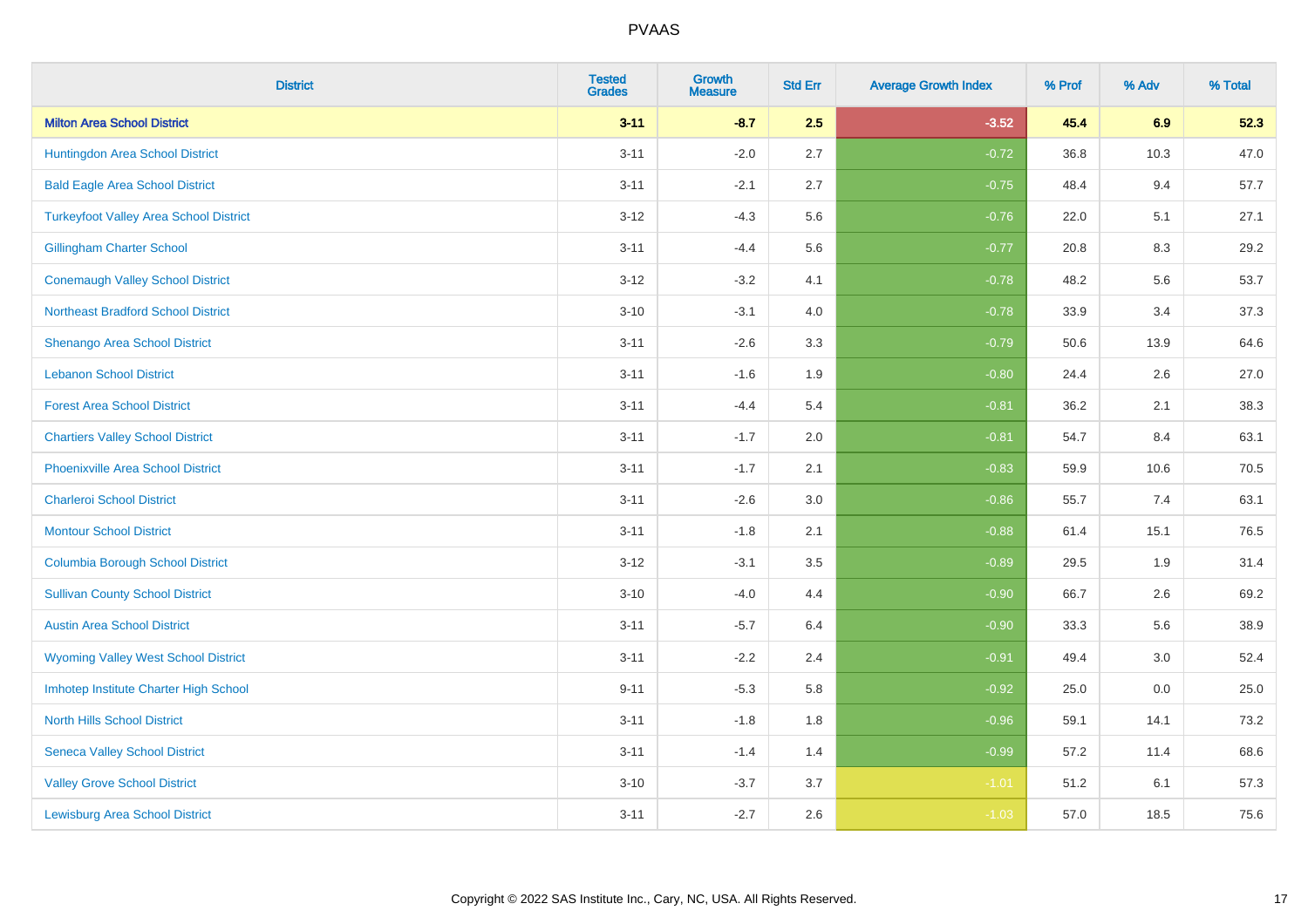| <b>District</b>                                | <b>Tested</b><br><b>Grades</b> | <b>Growth</b><br><b>Measure</b> | <b>Std Err</b> | <b>Average Growth Index</b> | % Prof | % Adv   | % Total |
|------------------------------------------------|--------------------------------|---------------------------------|----------------|-----------------------------|--------|---------|---------|
| <b>Milton Area School District</b>             | $3 - 11$                       | $-8.7$                          | 2.5            | $-3.52$                     | 45.4   | 6.9     | 52.3    |
| <b>West Greene School District</b>             | $3 - 11$                       | $-4.5$                          | 4.3            | $-1.04$                     | 36.6   | 7.3     | 43.9    |
| <b>Quaker Valley School District</b>           | $3 - 11$                       | $-2.8$                          | 2.6            | $-1.08$                     | 55.2   | 13.2    | 68.4    |
| Oil City Area School District                  | $3 - 11$                       | $-2.9$                          | 2.6            | $-1.08$                     | 44.4   | 5.8     | 50.2    |
| <b>Conemaugh Township Area School District</b> | $3 - 12$                       | $-3.7$                          | 3.4            | $-1.09$                     | 53.8   | 17.6    | 71.4    |
| <b>Riverside School District</b>               | $3 - 11$                       | $-3.2$                          | 3.0            | $-1.09$                     | 43.0   | 9.0     | 52.0    |
| Juniata Valley School District                 | $3 - 11$                       | $-3.9$                          | 3.5            | $-1.10$                     | 44.4   | 3.5     | 47.8    |
| <b>Dallas School District</b>                  | $3 - 11$                       | $-2.5$                          | 2.2            | $-1.12$                     | 54.9   | 7.6     | 62.4    |
| Jeannette City School District                 | $3 - 11$                       | $-4.3$                          | 3.8            | $-1.13$                     | 46.7   | 7.5     | 54.2    |
| <b>Antietam School District</b>                | $3 - 10$                       | $-4.3$                          | 3.8            | $-1.13$                     | 36.4   | 5.4     | 41.8    |
| <b>Kane Area School District</b>               | $3 - 10$                       | $-3.7$                          | 3.2            | $-1.17$                     | 39.5   | 9.9     | 49.4    |
| <b>Chichester School District</b>              | $3 - 11$                       | $-2.7$                          | 2.3            | $-1.17$                     | 44.6   | $6.6\,$ | 51.2    |
| <b>Chestnut Ridge School District</b>          | $3 - 12$                       | $-3.4$                          | 2.9            | $-1.17$                     | 46.6   | 5.8     | 52.4    |
| <b>Big Beaver Falls Area School District</b>   | $3 - 11$                       | $-3.9$                          | 3.3            | $-1.18$                     | 34.1   | 3.5     | 37.6    |
| <b>Greater Johnstown School District</b>       | $3 - 11$                       | $-3.1$                          | 2.6            | $-1.19$                     | 26.1   | 0.0     | 26.1    |
| <b>Riverview School District</b>               | $3 - 11$                       | $-4.6$                          | 3.8            | $-1.20$                     | 57.9   | 15.8    | 73.7    |
| <b>Scranton School District</b>                | $3 - 12$                       | $-2.9$                          | 2.4            | $-1.22$                     | 45.6   | 3.6     | 49.1    |
| <b>Elk Lake School District</b>                | $3 - 11$                       | $-4.0$                          | 3.3            | $-1.23$                     | 46.2   | 3.3     | 49.4    |
| <b>Apollo-Ridge School District</b>            | $3 - 12$                       | $-4.7$                          | 3.7            | $-1.24$                     | 50.0   | 10.0    | 60.0    |
| <b>Troy Area School District</b>               | $3 - 10$                       | $-4.3$                          | 3.4            | $-1.26$                     | 43.2   | 5.7     | 48.9    |
| <b>Bristol Borough School District</b>         | $3 - 12$                       | $-4.3$                          | 3.4            | $-1.27$                     | 39.7   | 1.3     | 41.0    |
| <b>Shade-Central City School District</b>      | $3 - 11$                       | $-5.9$                          | 4.6            | $-1.28$                     | 27.8   | 0.0     | 27.8    |
| <b>Ellwood City Area School District</b>       | $3 - 11$                       | $-4.2$                          | 3.2            | $-1.29$                     | 54.1   | 14.1    | 68.2    |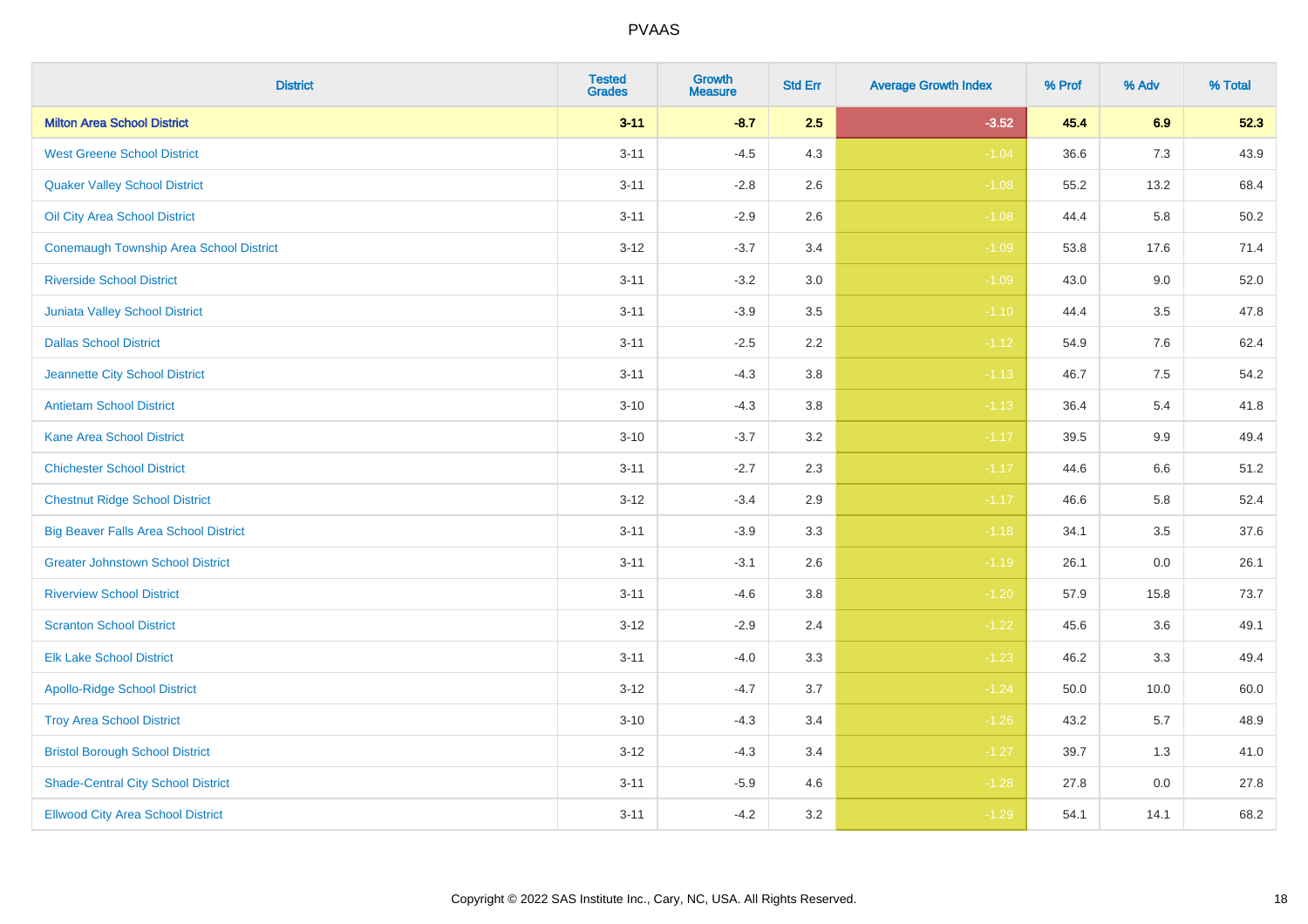| <b>District</b>                                                       | <b>Tested</b><br><b>Grades</b> | <b>Growth</b><br><b>Measure</b> | <b>Std Err</b> | <b>Average Growth Index</b> | % Prof | % Adv   | % Total |
|-----------------------------------------------------------------------|--------------------------------|---------------------------------|----------------|-----------------------------|--------|---------|---------|
| <b>Milton Area School District</b>                                    | $3 - 11$                       | $-8.7$                          | 2.5            | $-3.52$                     | 45.4   | 6.9     | 52.3    |
| <b>Cambria Heights School District</b>                                | $3 - 10$                       | $-4.1$                          | 3.1            | $-1.32$                     | 51.0   | $6.0\,$ | 57.0    |
| <b>Ferndale Area School District</b>                                  | $3 - 10$                       | $-5.8$                          | 4.3            | $-1.33$                     | 40.0   | 0.0     | 40.0    |
| <b>Greencastle-Antrim School District</b>                             | $3 - 11$                       | $-3.0$                          | 2.2            | $-1.36$                     | 62.4   | $9.9\,$ | 72.3    |
| <b>Westmont Hilltop School District</b>                               | $3 - 11$                       | $-4.0$                          | 2.8            | $-1.40$                     | 36.3   | 13.3    | 49.6    |
| <b>Claysburg-Kimmel School District</b>                               | $3 - 11$                       | $-5.7$                          | 4.0            | $-1.42$                     | 42.9   | 8.2     | 51.0    |
| <b>MaST Community Charter School</b>                                  | $3 - 10$                       | $-4.1$                          | 2.7            | $-1.52$                     | 44.0   | 9.5     | 53.4    |
| <b>Fort Cherry School District</b>                                    | $3 - 10$                       | $-5.9$                          | 3.8            | $-1.56$                     | 55.2   | 5.2     | 60.3    |
| <b>Tri-Valley School District</b>                                     | $3 - 10$                       | $-6.4$                          | 4.1            | $-1.57$                     | 37.0   | 4.4     | 41.3    |
| Preparatory Charter School Of Mathematics, Science, Tech, And Careers | $9 - 10$                       | $-4.0$                          | 2.5            | $-1.59$                     | 15.0   | 0.0     | 15.0    |
| <b>Carbon Career &amp; Technical Institute</b>                        | $9 - 11$                       | $-5.7$                          | 3.6            | $-1.59$                     | 34.5   | 1.2     | 35.7    |
| <b>Shamokin Area School District</b>                                  | $3 - 11$                       | $-7.7$                          | 4.8            | $-1.60$                     | 38.1   | 3.2     | 41.3    |
| <b>Fairfield Area School District</b>                                 | $3 - 11$                       | $-5.6$                          | 3.4            | $-1.66$                     | 57.9   | 4.0     | 61.8    |
| <b>Pottstown School District</b>                                      | $3 - 12$                       | $-4.0$                          | 2.4            | $-1.68$                     | 29.8   | 1.2     | 31.0    |
| <b>Twin Valley School District</b>                                    | $3-12$                         | $-3.6$                          | 2.1            | $-1.69$                     | 49.6   | 7.1     | 56.8    |
| East Pennsboro Area School District                                   | $3 - 11$                       | $-4.2$                          | 2.5            | $-1.71$                     | 60.8   | 8.5     | 69.3    |
| <b>Brentwood Borough School District</b>                              | $3 - 11$                       | $-5.3$                          | 3.0            | $-1.72$                     | 52.0   | 6.1     | 58.2    |
| Perseus House Charter School Of Excellence                            | $6 - 11$                       | $-5.2$                          | 3.0            | $-1.72$                     | 16.5   | 0.0     | 16.5    |
| <b>Old Forge School District</b>                                      | $3-12$                         | $-5.9$                          | 3.4            | $-1.73$                     | 52.9   | 7.1     | 60.0    |
| <b>Canton Area School District</b>                                    | $3 - 11$                       | $-5.5$                          | 3.2            | $-1.75$                     | 40.7   | 2.3     | 43.0    |
| <b>Washington School District</b>                                     | $3 - 11$                       | $-4.9$                          | 2.8            | $-1.76$                     | 30.1   | 2.4     | 32.5    |
| <b>Pequea Valley School District</b>                                  | $3 - 11$                       | $-5.8$                          | 3.2            | $-1.80$                     | 39.8   | 9.1     | 48.9    |
| <b>Pittston Area School District</b>                                  | $3 - 11$                       | $-10.1$                         | 5.6            | $-1.80$                     | 38.1   | 9.5     | 47.6    |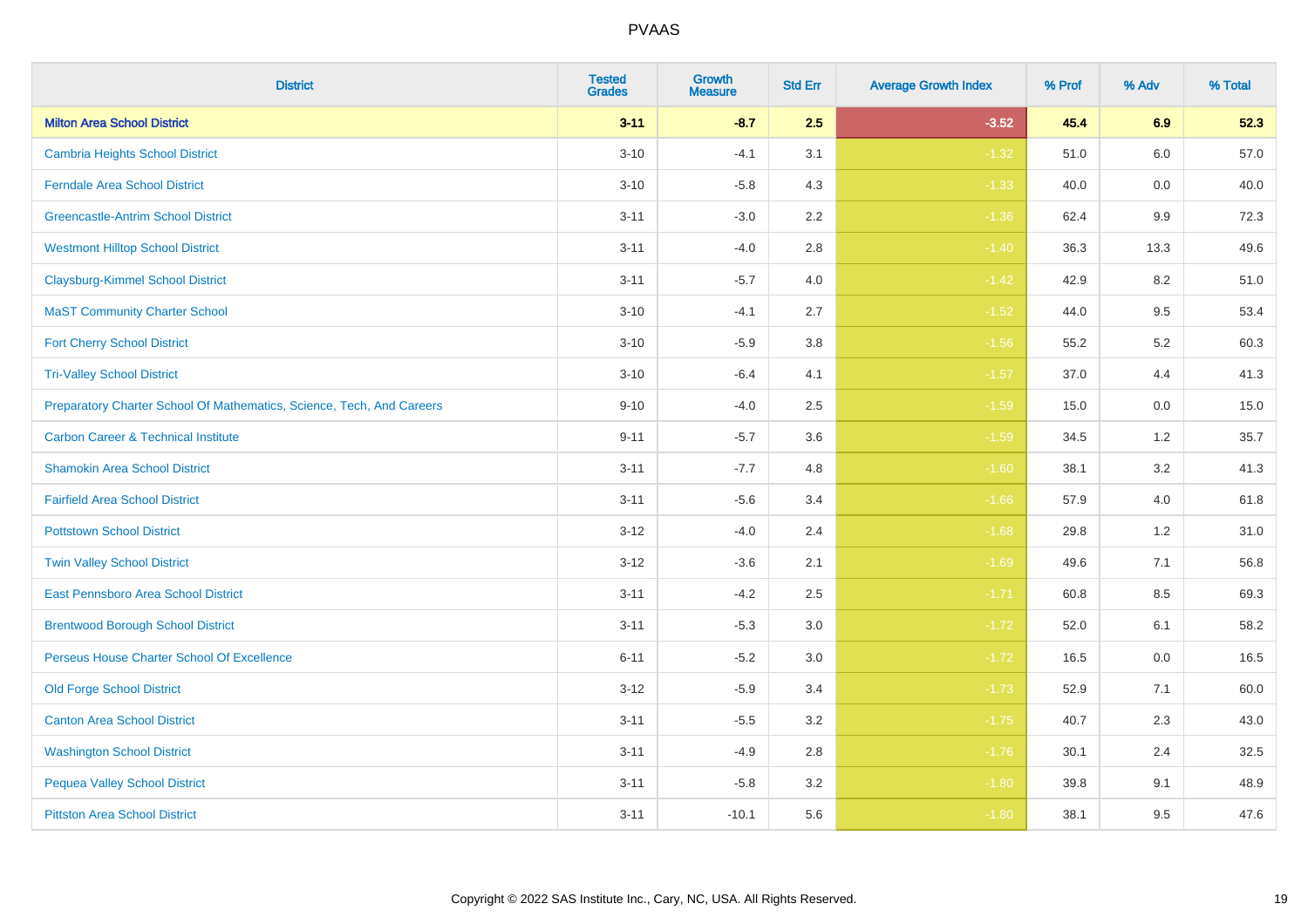| <b>District</b>                                   | <b>Tested</b><br><b>Grades</b> | Growth<br><b>Measure</b> | <b>Std Err</b> | <b>Average Growth Index</b> | % Prof | % Adv | % Total |
|---------------------------------------------------|--------------------------------|--------------------------|----------------|-----------------------------|--------|-------|---------|
| <b>Milton Area School District</b>                | $3 - 11$                       | $-8.7$                   | 2.5            | $-3.52$                     | 45.4   | 6.9   | 52.3    |
| <b>Brandywine Heights Area School District</b>    | $3 - 11$                       | $-4.9$                   | 2.7            | $-1.81$                     | 49.2   | 8.2   | 57.4    |
| <b>Montrose Area School District</b>              | $3 - 10$                       | $-5.5$                   | 3.0            | $-1.82$                     | 46.7   | 5.4   | 52.2    |
| <b>Brownsville Area School District</b>           | $3 - 12$                       | $-7.2$                   | 3.9            | $-1.83$                     | 34.4   | 6.1   | 40.5    |
| <b>Central Columbia School District</b>           | $3 - 12$                       | $-4.8$                   | 2.6            | $-1.86$                     | 53.7   | 14.8  | 68.5    |
| <b>Kiski Area School District</b>                 | $3 - 11$                       | $-3.7$                   | 2.0            | $-1.86$                     | 57.4   | 10.4  | 67.8    |
| <b>East Allegheny School District</b>             | $3 - 11$                       | $-6.3$                   | 3.3            | $-1.87$                     | 31.9   | 9.7   | 41.7    |
| <b>Western Beaver County School District</b>      | $3 - 11$                       | $-7.8$                   | 4.2            | $-1.87$                     | 56.5   | 6.5   | 63.0    |
| <b>Greensburg Salem School District</b>           | $3 - 11$                       | $-4.4$                   | 2.4            | $-1.88$                     | 47.6   | 4.9   | 52.4    |
| <b>Gettysburg Area School District</b>            | $3 - 11$                       | $-4.0$                   | 2.1            | $-1.89$                     | 45.3   | 14.0  | 59.3    |
| <b>Mount Pleasant Area School District</b>        | $3 - 11$                       | $-5.0$                   | 2.6            | $-1.93$                     | 52.6   | 0.0   | 52.6    |
| <b>Somerset Area School District</b>              | $3 - 11$                       | $-4.4$                   | 2.3            | $-1.93$                     | 44.4   | 14.9  | 59.3    |
| <b>Bermudian Springs School District</b>          | $3 - 11$                       | $-5.5$                   | 2.9            | $-1.94$                     | 56.4   | 6.8   | 63.2    |
| <b>Forest City Regional School District</b>       | $3 - 12$                       | $-6.0$                   | 3.0            | $-1.96$                     | 44.1   | 0.0   | 44.1    |
| <b>Mount Union Area School District</b>           | $3 - 10$                       | $-6.1$                   | 3.1            | $-1.97$                     | 32.2   | 3.4   | 35.6    |
| <b>Upper Dauphin Area School District</b>         | $3 - 11$                       | $-6.3$                   | 3.2            | $-1.98$                     | 37.4   | 4.8   | 42.2    |
| The New Academy Charter School                    | $8 - 11$                       | $-10.4$                  | 5.2            | $-2.00$                     | 0.0    | 0.0   | $0.0\,$ |
| <b>Moshannon Valley School District</b>           | $3 - 10$                       | $-7.0$                   | 3.4            | $-2.01$                     | 48.5   | 0.0   | 48.5    |
| <b>California Area School District</b>            | $3 - 10$                       | $-7.3$                   | 3.6            | $-2.02$                     | 42.6   | 9.8   | 52.5    |
| <b>Corry Area School District</b>                 | $3 - 11$                       | $-5.3$                   | 2.6            | $-2.03$                     | 38.5   | 6.0   | 44.5    |
| <b>Karns City Area School District</b>            | $3 - 11$                       | $-6.0$                   | 2.9            | $-2.03$                     | 53.1   | 8.3   | 61.5    |
| <b>Middletown Area School District</b>            | $3 - 11$                       | $-5.3$                   | 2.6            | $-2.05$                     | 46.4   | 5.3   | 51.7    |
| <b>Executive Education Academy Charter School</b> | $3 - 10$                       | $-6.5$                   | 3.1            | $-2.08$                     | 23.7   | 2.2   | 25.8    |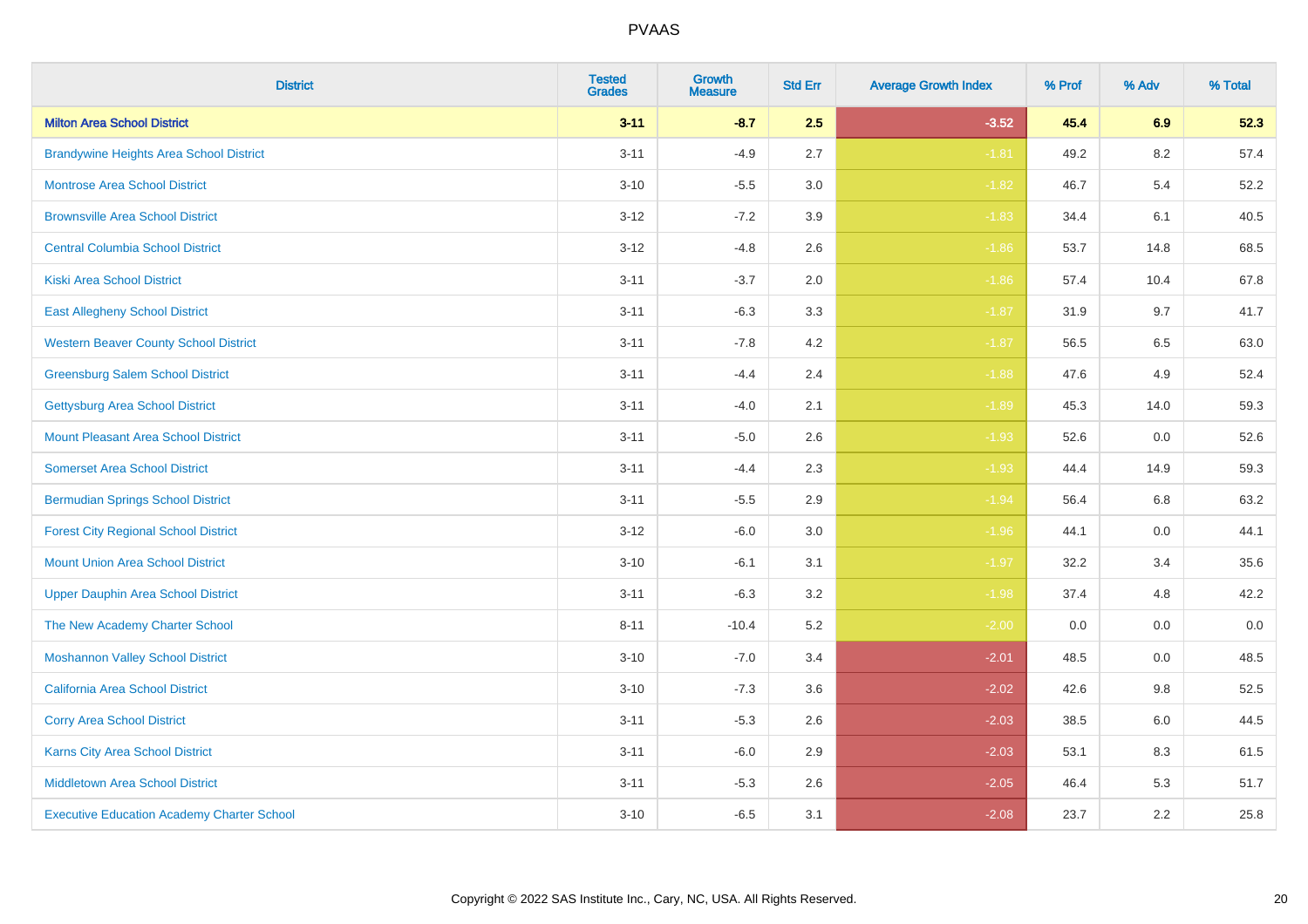| <b>District</b>                                 | <b>Tested</b><br><b>Grades</b> | <b>Growth</b><br><b>Measure</b> | <b>Std Err</b> | <b>Average Growth Index</b> | % Prof | % Adv | % Total |
|-------------------------------------------------|--------------------------------|---------------------------------|----------------|-----------------------------|--------|-------|---------|
| <b>Milton Area School District</b>              | $3 - 11$                       | $-8.7$                          | 2.5            | $-3.52$                     | 45.4   | 6.9   | 52.3    |
| <b>Williams Valley School District</b>          | $3 - 11$                       | $-7.3$                          | 3.4            | $-2.13$                     | 23.2   | 0.0   | 23.2    |
| Aliquippa School District                       | $3 - 11$                       | $-9.0$                          | 4.2            | $-2.14$                     | 11.0   | 0.0   | 11.0    |
| <b>Crawford Central School District</b>         | $3 - 11$                       | $-4.7$                          | 2.2            | $-2.15$                     | 40.6   | 10.5  | 51.1    |
| Susquehanna Township School District            | $3 - 12$                       | $-5.8$                          | 2.7            | $-2.17$                     | 36.0   | 5.6   | 41.6    |
| <b>Perkiomen Valley School District</b>         | $3 - 11$                       | $-3.5$                          | 1.6            | $-2.18$                     | 53.8   | 13.4  | 67.2    |
| <b>Benton Area School District</b>              | $3 - 10$                       | $-9.7$                          | 4.5            | $-2.18$                     | 43.2   | 5.4   | 48.6    |
| Jim Thorpe Area School District                 | $3 - 11$                       | $-5.8$                          | 2.7            | $-2.19$                     | 33.3   | 7.4   | 40.7    |
| <b>Keystone Education Center Charter School</b> | $3 - 12$                       | $-12.9$                         | 5.9            | $-2.19$                     | 28.0   | 0.0   | 28.0    |
| <b>Muncy School District</b>                    | $3 - 11$                       | $-8.1$                          | 3.7            | $-2.21$                     | 42.0   | 3.8   | 45.8    |
| <b>West Middlesex Area School District</b>      | $3 - 10$                       | $-8.4$                          | 3.8            | $-2.21$                     | 34.9   | 2.8   | 37.6    |
| <b>York Co School Of Technology</b>             | $9 - 12$                       | $-3.8$                          | 1.7            | $-2.22$                     | 39.1   | 5.6   | 44.7    |
| <b>East Lycoming School District</b>            | $3 - 11$                       | $-6.0$                          | 2.7            | $-2.24$                     | 48.3   | 4.2   | 52.5    |
| <b>Windber Area School District</b>             | $3 - 11$                       | $-7.2$                          | 3.2            | $-2.24$                     | 55.4   | 7.2   | 62.6    |
| <b>Portage Area School District</b>             | $3 - 10$                       | $-8.1$                          | 3.6            | $-2.26$                     | 40.6   | 9.4   | 50.0    |
| <b>Oxford Area School District</b>              | $3 - 11$                       | $-4.3$                          | 1.9            | $-2.26$                     | 41.3   | 8.0   | 49.3    |
| <b>Juniata County School District</b>           | $3 - 12$                       | $-4.9$                          | 2.1            | $-2.26$                     | 38.5   | 2.9   | 41.4    |
| <b>Indiana Area School District</b>             | $3 - 11$                       | $-5.3$                          | 2.3            | $-2.28$                     | 47.6   | 18.4  | 66.1    |
| South Williamsport Area School District         | $3 - 10$                       | $-5.7$                          | 2.5            | $-2.30$                     | 45.5   | 4.5   | 50.0    |
| Salisbury-Elk Lick School District              | $3 - 11$                       | $-13.5$                         | 5.9            | $-2.30$                     | 27.8   | 0.0   | 27.8    |
| <b>Upper Moreland Township School District</b>  | $3 - 11$                       | $-5.0$                          | 2.2            | $-2.31$                     | 57.9   | 4.0   | 61.9    |
| <b>Southmoreland School District</b>            | $3 - 11$                       | $-8.3$                          | 3.6            | $-2.32$                     | 56.8   | 7.2   | 64.0    |
| La Academia Partnership Charter School          | $6 - 11$                       | $-11.0$                         | 4.7            | $-2.34$                     | 6.8    | 0.0   | 6.8     |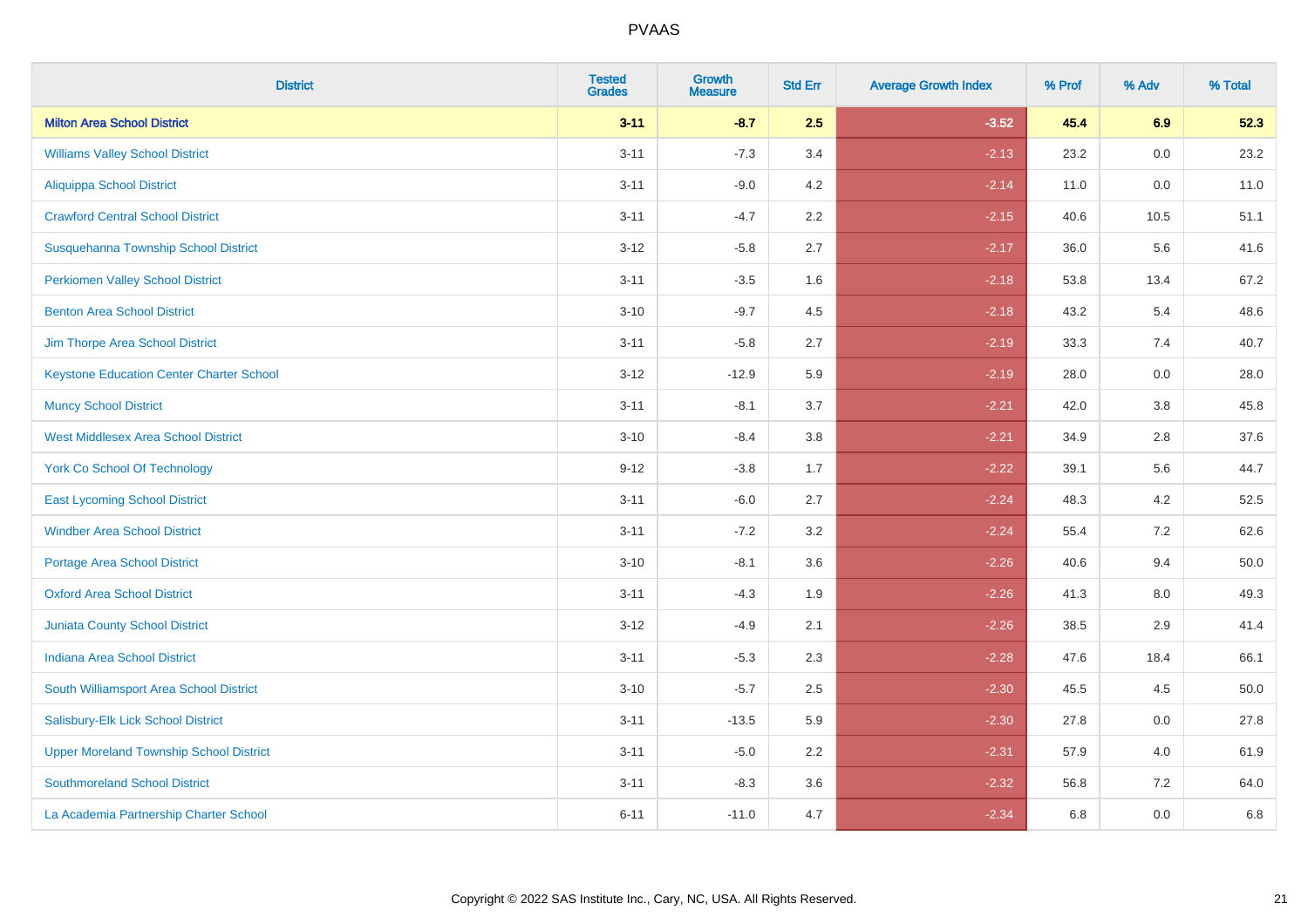| <b>District</b>                               | <b>Tested</b><br><b>Grades</b> | <b>Growth</b><br><b>Measure</b> | <b>Std Err</b> | <b>Average Growth Index</b> | % Prof | % Adv   | % Total |
|-----------------------------------------------|--------------------------------|---------------------------------|----------------|-----------------------------|--------|---------|---------|
| <b>Milton Area School District</b>            | $3 - 11$                       | $-8.7$                          | 2.5            | $-3.52$                     | 45.4   | 6.9     | 52.3    |
| Jefferson-Morgan School District              | $3 - 10$                       | $-9.9$                          | 4.2            | $-2.35$                     | 43.8   | $4.2\,$ | 47.9    |
| <b>Freedom Area School District</b>           | $3 - 11$                       | $-7.1$                          | 3.0            | $-2.37$                     | 43.8   | 4.2     | 47.9    |
| <b>Universal Audenried Charter School</b>     | $9 - 11$                       | $-5.8$                          | 2.4            | $-2.40$                     | 14.6   | 0.0     | 14.6    |
| <b>Chartiers-Houston School District</b>      | $3 - 10$                       | $-8.6$                          | 3.5            | $-2.41$                     | 59.7   | 4.5     | 64.2    |
| <b>Farrell Area School District</b>           | $3 - 11$                       | $-10.4$                         | 4.3            | $-2.41$                     | 19.0   | 0.0     | 19.0    |
| <b>Yough School District</b>                  | $3 - 10$                       | $-6.6$                          | 2.7            | $-2.43$                     | 50.8   | 4.0     | 54.8    |
| <b>Innovative Arts Academy Charter School</b> | $6 - 11$                       | $-9.1$                          | 3.7            | $-2.44$                     | 9.5    | 0.0     | 9.5     |
| <b>Mohawk Area School District</b>            | $3 - 11$                       | $-7.5$                          | 3.1            | $-2.45$                     | 49.4   | 11.0    | 60.4    |
| <b>Sugar Valley Rural Charter School</b>      | $3 - 11$                       | $-11.0$                         | 4.5            | $-2.46$                     | 14.9   | 0.0     | 14.9    |
| <b>Keystone Central School District</b>       | $3 - 11$                       | $-5.1$                          | 2.0            | $-2.46$                     | 44.7   | 4.6     | 49.4    |
| <b>Mahanoy Area School District</b>           | $3 - 10$                       | $-9.0$                          | 3.6            | $-2.49$                     | 26.2   | 1.6     | 27.9    |
| <b>North Star School District</b>             | $3 - 11$                       | $-8.7$                          | 3.5            | $-2.51$                     | 47.8   | 6.0     | 53.7    |
| <b>Slippery Rock Area School District</b>     | $3 - 11$                       | $-6.3$                          | 2.5            | $-2.51$                     | 56.2   | 9.5     | 65.7    |
| <b>Blue Mountain School District</b>          | $3 - 10$                       | $-5.8$                          | 2.3            | $-2.56$                     | 46.6   | 8.5     | 55.1    |
| <b>Northwest Area School District</b>         | $3 - 10$                       | $-10.0$                         | 3.8            | $-2.59$                     | 34.6   | 7.3     | 41.8    |
| <b>Coatesville Area School District</b>       | $3 - 11$                       | $-4.4$                          | 1.7            | $-2.62$                     | 36.3   | 4.2     | 40.5    |
| <b>Dunmore School District</b>                | $3 - 11$                       | $-7.7$                          | 2.9            | $-2.62$                     | 34.0   | 7.2     | 41.2    |
| Northern Tioga School District                | $3 - 12$                       | $-7.5$                          | 2.8            | $-2.64$                     | 54.0   | 1.2     | 55.2    |
| <b>New Castle Area School District</b>        | $3 - 12$                       | $-6.4$                          | 2.4            | $-2.66$                     | 32.5   | 4.3     | 36.8    |
| <b>Pine Grove Area School District</b>        | $3 - 11$                       | $-7.7$                          | 2.9            | $-2.66$                     | 42.3   | 7.7     | 50.0    |
| <b>Harbor Creek School District</b>           | $3 - 11$                       | $-7.1$                          | 2.7            | $-2.67$                     | 48.8   | 15.2    | 64.0    |
| <b>Blairsville-Saltsburg School District</b>  | $3 - 11$                       | $-8.0$                          | 3.0            | $-2.68$                     | 37.3   | 7.0     | 44.3    |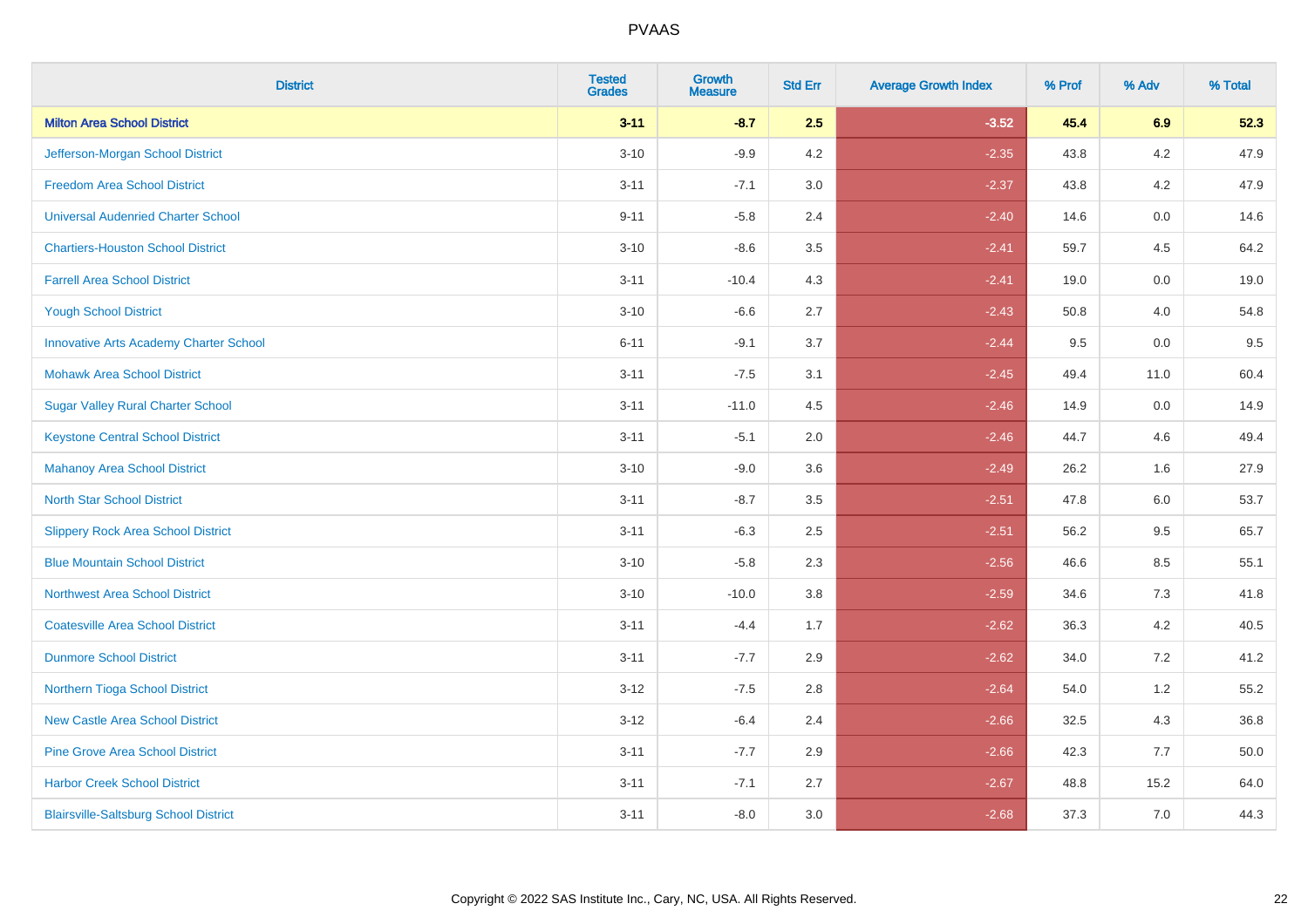| <b>District</b>                             | <b>Tested</b><br><b>Grades</b> | <b>Growth</b><br><b>Measure</b> | <b>Std Err</b> | <b>Average Growth Index</b> | % Prof | % Adv | % Total |
|---------------------------------------------|--------------------------------|---------------------------------|----------------|-----------------------------|--------|-------|---------|
| <b>Milton Area School District</b>          | $3 - 11$                       | $-8.7$                          | 2.5            | $-3.52$                     | 45.4   | 6.9   | 52.3    |
| <b>South Allegheny School District</b>      | $3 - 11$                       | $-8.8$                          | 3.2            | $-2.70$                     | 40.5   | 0.0   | 40.5    |
| <b>Quakertown Community School District</b> | $3 - 12$                       | $-4.4$                          | 1.6            | $-2.70$                     | 56.5   | 10.0  | 66.6    |
| <b>Trinity Area School District</b>         | $3 - 11$                       | $-5.4$                          | 2.0            | $-2.71$                     | 48.3   | 11.8  | 60.1    |
| <b>Propel Charter School-Montour</b>        | $3 - 10$                       | $-10.7$                         | 3.9            | $-2.71$                     | 13.7   | 0.0   | 13.7    |
| <b>Forest Hills School District</b>         | $3 - 11$                       | $-7.3$                          | 2.7            | $-2.74$                     | 41.1   | 13.7  | 54.8    |
| <b>Highlands School District</b>            | $3 - 11$                       | $-7.4$                          | 2.7            | $-2.76$                     | 44.4   | 3.7   | 48.2    |
| <b>Redbank Valley School District</b>       | $3 - 11$                       | $-9.5$                          | 3.4            | $-2.77$                     | 31.5   | 4.9   | 36.4    |
| <b>Carlisle Area School District</b>        | $3 - 11$                       | $-5.3$                          | 1.9            | $-2.81$                     | 54.0   | 6.3   | 60.3    |
| <b>Carmichaels Area School District</b>     | $3 - 10$                       | $-9.3$                          | 3.3            | $-2.81$                     | 35.1   | 1.4   | 36.5    |
| <b>Nazareth Area School District</b>        | $3 - 11$                       | $-4.7$                          | 1.7            | $-2.82$                     | 59.2   | 9.9   | 69.0    |
| <b>Northern Potter School District</b>      | $3-12$                         | $-13.1$                         | 4.6            | $-2.84$                     | 37.5   | 0.0   | 37.5    |
| <b>Propel Charter School-Homestead</b>      | $3 - 11$                       | $-11.7$                         | 4.1            | $-2.84$                     | 15.9   | 0.0   | 15.9    |
| <b>Union City Area School District</b>      | $3 - 12$                       | $-10.2$                         | 3.6            | $-2.87$                     | 42.9   | 3.2   | 46.0    |
| <b>Rochester Area School District</b>       | $3 - 11$                       | $-13.2$                         | 4.6            | $-2.89$                     | 19.5   | 1.3   | 20.8    |
| <b>Conneaut School District</b>             | $3 - 12$                       | $-7.5$                          | 2.6            | $-2.91$                     | 38.4   | 7.4   | 45.8    |
| <b>Easton Area School District</b>          | $3 - 12$                       | $-4.1$                          | 1.4            | $-2.91$                     | 39.9   | 4.0   | 43.9    |
| <b>Penn Hills School District</b>           | $3 - 11$                       | $-7.6$                          | 2.6            | $-2.94$                     | 33.1   | 0.7   | 33.8    |
| <b>North East School District</b>           | $3 - 11$                       | $-9.3$                          | 3.1            | $-3.02$                     | 62.6   | 14.4  | 77.0    |
| <b>Pittsburgh School District</b>           | $3 - 11$                       | $-3.3$                          | 1.1            | $-3.04$                     | 33.9   | 8.2   | 42.1    |
| Philadelphia Academy Charter School         | $3 - 11$                       | $-8.9$                          | 2.9            | $-3.04$                     | 50.5   | 2.9   | 53.4    |
| <b>Palisades School District</b>            | $3 - 11$                       | $-8.7$                          | 2.8            | $-3.06$                     | 53.8   | 6.7   | 60.5    |
| <b>Dubois Area School District</b>          | $3 - 11$                       | $-6.2$                          | 2.0            | $-3.07$                     | 50.9   | 13.4  | 64.3    |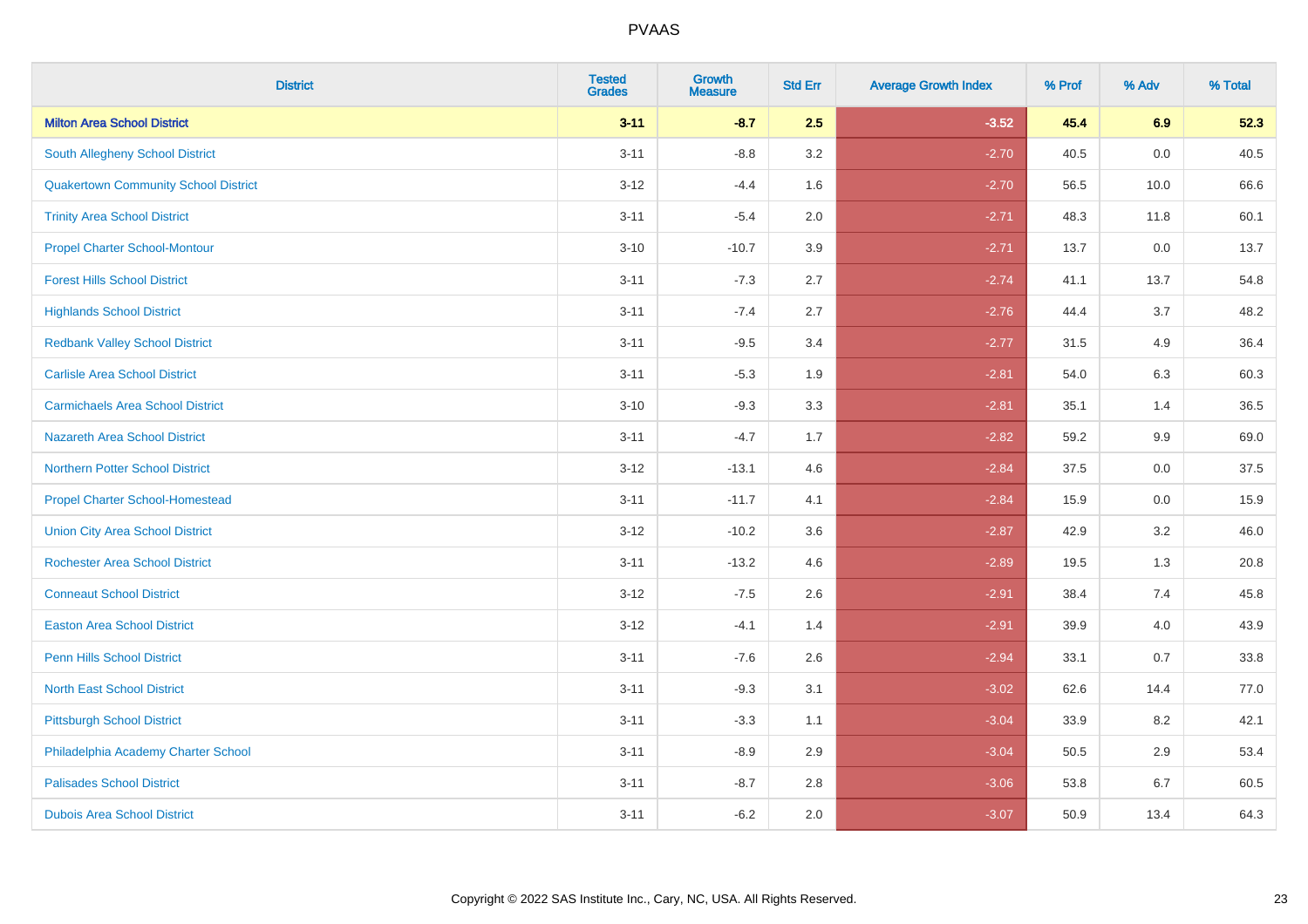| <b>District</b>                               | <b>Tested</b><br><b>Grades</b> | <b>Growth</b><br><b>Measure</b> | <b>Std Err</b> | <b>Average Growth Index</b> | % Prof | % Adv   | % Total |
|-----------------------------------------------|--------------------------------|---------------------------------|----------------|-----------------------------|--------|---------|---------|
| <b>Milton Area School District</b>            | $3 - 11$                       | $-8.7$                          | 2.5            | $-3.52$                     | 45.4   | 6.9     | 52.3    |
| <b>Wallenpaupack Area School District</b>     | $3 - 11$                       | $-7.1$                          | 2.3            | $-3.09$                     | 40.8   | $2.4\,$ | 43.1    |
| <b>Boyertown Area School District</b>         | $3 - 11$                       | $-4.7$                          | 1.5            | $-3.17$                     | 55.2   | 11.3    | 66.5    |
| <b>Waynesboro Area School District</b>        | $3 - 12$                       | $-6.1$                          | 1.9            | $-3.20$                     | 50.0   | 6.8     | 56.8    |
| Tamaqua Area School District                  | $3 - 12$                       | $-8.2$                          | 2.5            | $-3.24$                     | 44.5   | 1.9     | 46.4    |
| Maritime Academy Charter School               | $3 - 10$                       | $-11.4$                         | 3.5            | $-3.29$                     | 15.2   | 0.0     | 15.2    |
| <b>Neshannock Township School District</b>    | $3 - 10$                       | $-9.7$                          | 2.9            | $-3.34$                     | 62.4   | 5.6     | 67.9    |
| <b>Steelton-Highspire School District</b>     | $3 - 11$                       | $-11.8$                         | 3.5            | $-3.40$                     | 14.5   | 0.0     | 14.5    |
| <b>Elizabeth Forward School District</b>      | $3 - 11$                       | $-8.4$                          | 2.4            | $-3.41$                     | 51.7   | 4.0     | 55.7    |
| <b>Interboro School District</b>              | $3 - 12$                       | $-7.3$                          | 2.1            | $-3.43$                     | 46.6   | 4.8     | 51.4    |
| <b>Williamsburg Community School District</b> | $3 - 11$                       | $-14.3$                         | 4.1            | $-3.48$                     | 28.3   | 0.0     | 28.3    |
| Penn-Delco School District                    | $3 - 11$                       | $-6.8$                          | 1.9            | $-3.51$                     | 46.6   | 3.2     | 49.8    |
| <b>Milton Area School District</b>            | $3 - 11$                       | $-8.7$                          | 2.5            | $-3.52$                     | 45.4   | 6.9     | 52.3    |
| <b>Moniteau School District</b>               | $3 - 11$                       | $-11.8$                         | 3.3            | $-3.56$                     | 50.0   | 6.3     | 56.3    |
| <b>Clearfield Area School District</b>        | $3 - 10$                       | $-9.4$                          | 2.6            | $-3.56$                     | 43.0   | 3.1     | 46.1    |
| <b>Ridgway Area School District</b>           | $3 - 11$                       | $-14.5$                         | 4.1            | $-3.56$                     | 49.0   | $9.8\,$ | 58.8    |
| <b>Berwick Area School District</b>           | $3 - 11$                       | $-9.3$                          | 2.6            | $-3.59$                     | 42.1   | 5.5     | 47.6    |
| Johnsonburg Area School District              | $3 - 11$                       | $-14.1$                         | 3.9            | $-3.62$                     | 54.0   | 4.6     | 58.6    |
| Propel Charter School - Braddock Hills        | $3 - 11$                       | $-13.6$                         | 3.6            | $-3.81$                     | 9.7    | 1.6     | 11.3    |
| Northern Lehigh School District               | $3-12$                         | $-10.4$                         | 2.7            | $-3.82$                     | 28.0   | 9.3     | 37.3    |
| <b>Bradford Area School District</b>          | $3 - 12$                       | $-9.3$                          | 2.4            | $-3.87$                     | 45.8   | 8.3     | 54.2    |
| <b>Marion Center Area School District</b>     | $3 - 10$                       | $-12.0$                         | 3.1            | $-3.87$                     | 33.7   | 1.1     | 34.8    |
| <b>Minersville Area School District</b>       | $3 - 11$                       | $-14.4$                         | 3.7            | $-3.90$                     | 39.3   | 3.3     | 42.6    |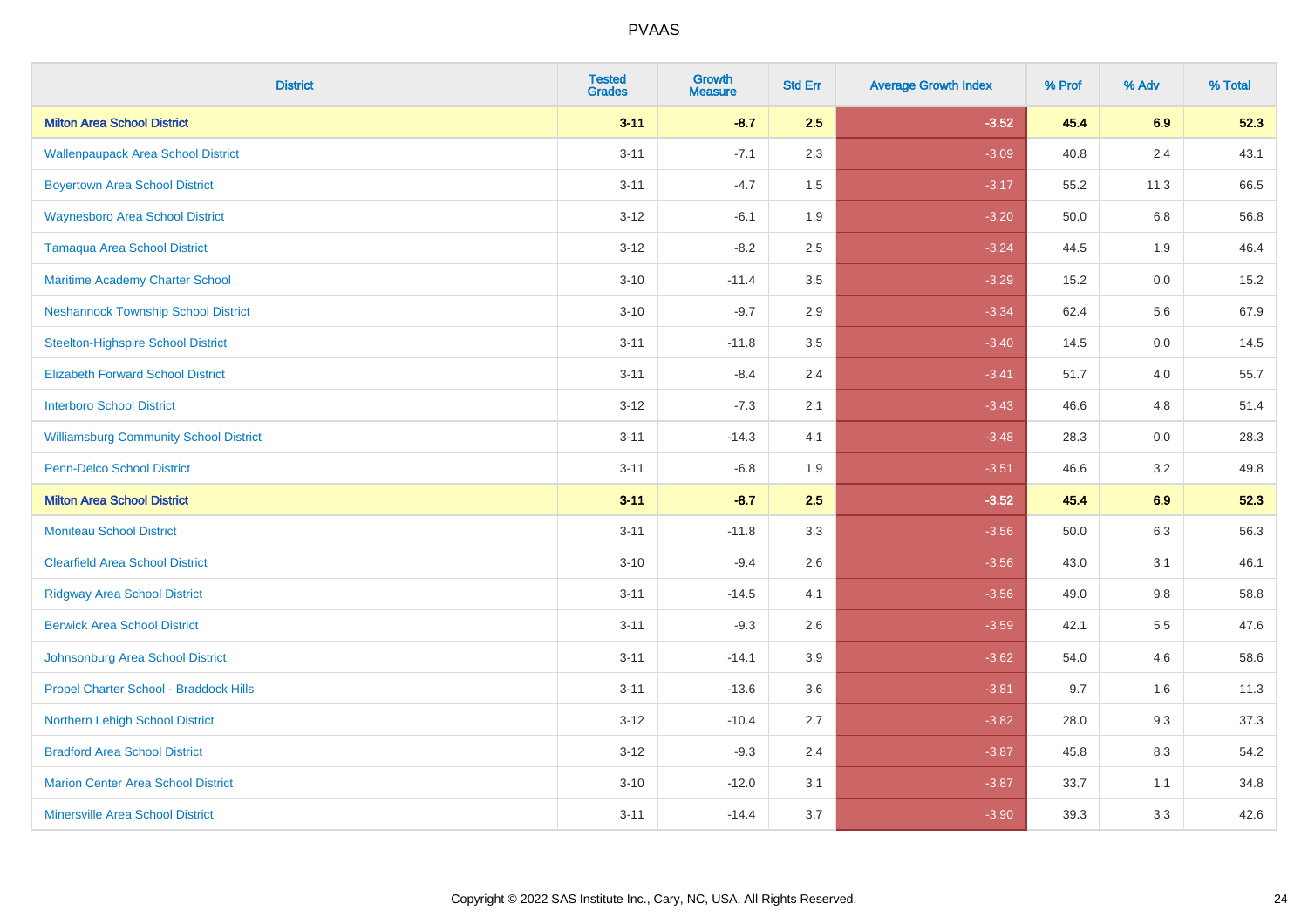| <b>District</b>                                | <b>Tested</b><br><b>Grades</b> | <b>Growth</b><br><b>Measure</b> | <b>Std Err</b> | <b>Average Growth Index</b> | % Prof | % Adv   | % Total |
|------------------------------------------------|--------------------------------|---------------------------------|----------------|-----------------------------|--------|---------|---------|
| <b>Milton Area School District</b>             | $3 - 11$                       | $-8.7$                          | 2.5            | $-3.52$                     | 45.4   | 6.9     | 52.3    |
| Southern Huntingdon County School District     | $3 - 11$                       | $-12.9$                         | 3.2            | $-3.98$                     | 32.5   | 2.5     | 35.0    |
| <b>Big Spring School District</b>              | $3 - 11$                       | $-9.8$                          | 2.4            | $-4.00$                     | 38.6   | 8.9     | 47.5    |
| Catasauqua Area School District                | $3 - 12$                       | $-12.1$                         | 3.0            | $-4.00$                     | 36.8   | $7.6\,$ | 44.3    |
| <b>Avonworth School District</b>               | $3 - 10$                       | $-12.6$                         | 3.1            | $-4.01$                     | 59.8   | 4.6     | 64.4    |
| <b>Wellsboro Area School District</b>          | $3 - 11$                       | $-12.4$                         | 3.0            | $-4.11$                     | 49.2   | 11.9    | 61.1    |
| <b>Columbia-Montour AVTS</b>                   | $9 - 10$                       | $-12.5$                         | 3.0            | $-4.16$                     | 22.3   | 0.6     | 22.9    |
| Jefferson County-Dubois AVTS                   | $9 - 11$                       | $-16.2$                         | 3.9            | $-4.16$                     | 23.0   | 0.0     | 23.0    |
| <b>West Mifflin Area School District</b>       | $3 - 12$                       | $-12.3$                         | 2.9            | $-4.22$                     | 39.7   | 10.3    | 50.0    |
| <b>South Park School District</b>              | $3 - 11$                       | $-11.3$                         | 2.7            | $-4.23$                     | 53.5   | 13.7    | 67.3    |
| Southern Tioga School District                 | $3 - 11$                       | $-11.5$                         | 2.7            | $-4.25$                     | 47.8   | 6.4     | 54.3    |
| <b>Butler Area School District</b>             | $3 - 11$                       | $-6.5$                          | 1.5            | $-4.26$                     | 42.5   | 9.4     | 51.9    |
| <b>Lampeter-Strasburg School District</b>      | $3 - 12$                       | $-8.6$                          | 2.0            | $-4.33$                     | 55.1   | 9.8     | 64.8    |
| <b>Annville-Cleona School District</b>         | $3 - 12$                       | $-12.1$                         | 2.7            | $-4.46$                     | 34.9   | $7.8\,$ | 42.6    |
| <b>Penns Manor Area School District</b>        | $3 - 12$                       | $-17.0$                         | 3.7            | $-4.52$                     | 29.7   | 3.1     | 32.8    |
| <b>Riverside Beaver County School District</b> | $3 - 11$                       | $-14.0$                         | 3.0            | $-4.64$                     | 49.4   | 8.8     | 58.2    |
| <b>Frazier School District</b>                 | $3 - 11$                       | $-17.2$                         | 3.7            | $-4.70$                     | 37.1   | 1.6     | 38.7    |
| <b>Tulpehocken Area School District</b>        | $3 - 12$                       | $-13.7$                         | 2.8            | $-4.81$                     | 36.7   | 2.8     | 39.4    |
| <b>Tacony Academy Charter School</b>           | $3 - 11$                       | $-14.7$                         | 3.0            | $-4.82$                     | 22.4   | 1.8     | 24.1    |
| <b>Bucks County Technical High School</b>      | $9 - 10$                       | $-12.0$                         | 2.5            | $-4.84$                     | 35.9   | 3.2     | 39.2    |
| Schuylkill Haven Area School District          | $3 - 11$                       | $-15.3$                         | 3.1            | $-4.87$                     | 49.7   | 2.4     | 52.1    |
| Southern Columbia Area School District         | $3 - 11$                       | $-14.6$                         | 3.0            | $-4.92$                     | 55.0   | 4.0     | 59.0    |
| <b>Titusville Area School District</b>         | $3 - 11$                       | $-13.2$                         | 2.6            | $-4.99$                     | 43.2   | 4.8     | 48.0    |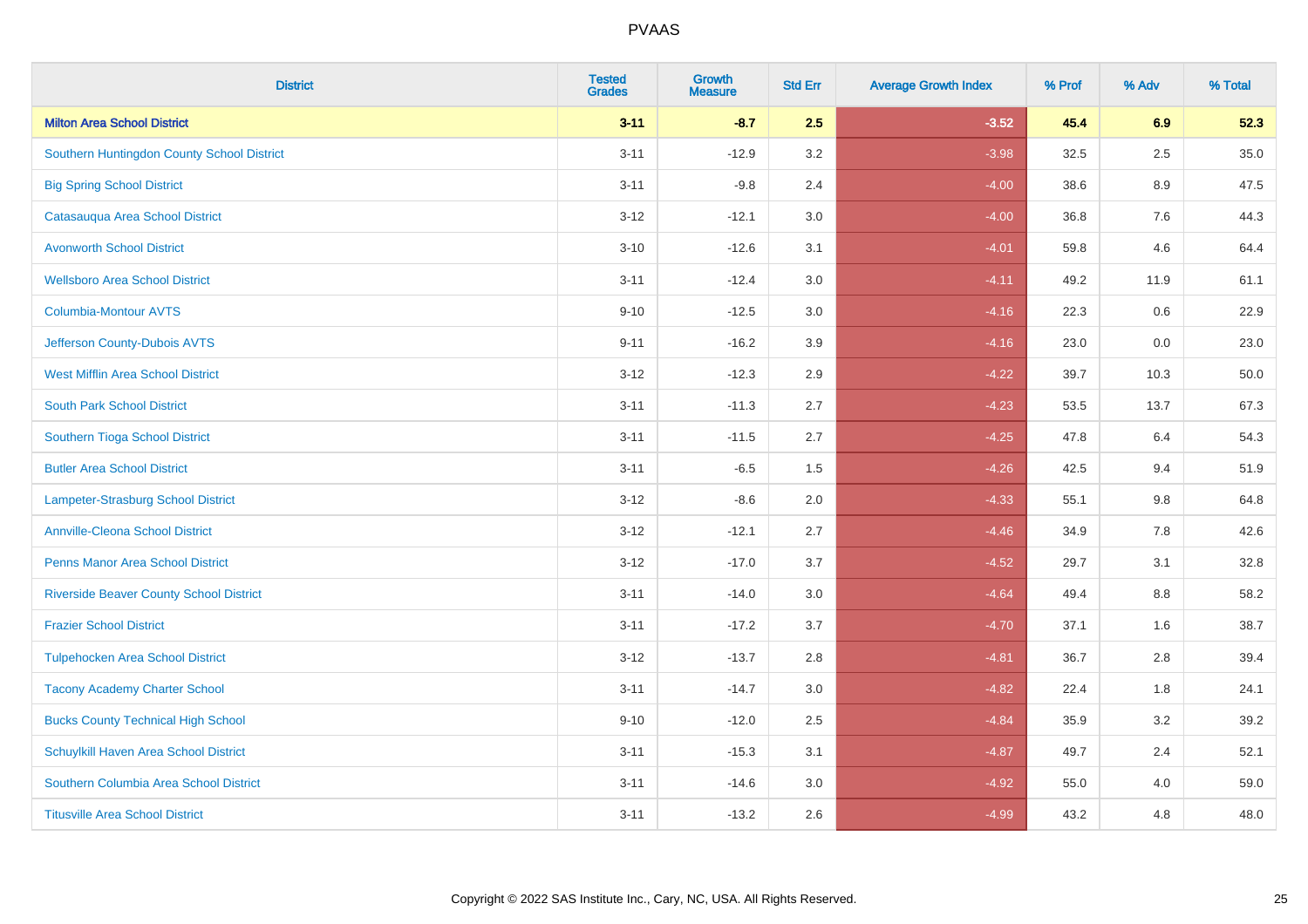| <b>District</b>                              | <b>Tested</b><br><b>Grades</b> | <b>Growth</b><br><b>Measure</b> | <b>Std Err</b> | <b>Average Growth Index</b> | % Prof | % Adv | % Total |
|----------------------------------------------|--------------------------------|---------------------------------|----------------|-----------------------------|--------|-------|---------|
| <b>Milton Area School District</b>           | $3 - 11$                       | $-8.7$                          | 2.5            | $-3.52$                     | 45.4   | 6.9   | 52.3    |
| <b>Plum Borough School District</b>          | $3 - 11$                       | $-11.3$                         | 2.2            | $-5.19$                     | 51.1   | 9.0   | 60.1    |
| <b>Mastery Charter School - Gratz Campus</b> | $7 - 10$                       | $-23.9$                         | 4.5            | $-5.29$                     | 2.9    | 0.0   | 2.9     |
| Southern Fulton School District              | $3 - 11$                       | $-23.7$                         | 4.4            | $-5.37$                     | 34.2   | 10.5  | 44.7    |
| <b>Exeter Township School District</b>       | $3 - 11$                       | $-10.4$                         | 1.9            | $-5.44$                     | 50.6   | 2.7   | 53.3    |
| <b>Solanco School District</b>               | $3 - 11$                       | $-11.0$                         | 2.0            | $-5.55$                     | 41.6   | 4.5   | 46.1    |
| <b>Springfield Township School District</b>  | $3 - 11$                       | $-18.9$                         | 3.2            | $-5.88$                     | 62.6   | 3.6   | 66.3    |
| <b>Abington School District</b>              | $3 - 10$                       | $-11.5$                         | 1.9            | $-6.00$                     | 56.2   | 11.6  | 67.8    |
| <b>Ringgold School District</b>              | $3 - 11$                       | $-14.7$                         | 2.4            | $-6.04$                     | 41.5   | 7.9   | 49.4    |
| <b>Lawrence County CTC</b>                   | $10 - 11$                      | $-21.7$                         | 3.6            | $-6.05$                     | 19.8   | 0.0   | 19.8    |
| Lackawanna Trail School District             | $3 - 10$                       | $-21.7$                         | 3.5            | $-6.20$                     | 38.5   | 1.5   | 40.0    |
| Mifflinburg Area School District             | $3 - 11$                       | $-15.8$                         | 2.5            | $-6.30$                     | 42.4   | 4.0   | 46.4    |
| <b>Curwensville Area School District</b>     | $3 - 11$                       | $-27.9$                         | 4.1            | $-6.72$                     | 42.5   | 4.1   | 46.6    |
| <b>Bristol Township School District</b>      | $3 - 11$                       | $-13.9$                         | 2.0            | $-7.05$                     | 31.0   | 3.7   | 34.7    |
| <b>Northwestern School District</b>          | $3 - 11$                       | $-24.9$                         | 3.5            | $-7.13$                     | 42.6   | 2.9   | 45.6    |
| <b>Chambersburg Area School District</b>     | $3 - 11$                       | $-9.5$                          | 1.3            | $-7.20$                     | 42.7   | 8.6   | 51.4    |
| Philipsburg-Osceola Area School District     | $3 - 11$                       | $-24.8$                         | 3.3            | $-7.43$                     | 19.7   | 2.6   | 22.4    |
| Hatboro-Horsham School District              | $3 - 11$                       | $-12.8$                         | 1.7            | $-7.47$                     | 45.6   | 7.2   | 52.8    |
| <b>Owen J Roberts School District</b>        | $3 - 11$                       | $-12.3$                         | 1.6            | $-7.61$                     | 57.0   | 11.9  | 69.0    |
| <b>Norristown Area School District</b>       | $3 - 12$                       | $-12.8$                         | 1.6            | $-7.98$                     | 23.5   | 2.3   | 25.7    |
| <b>West Side CTC</b>                         | $9 - 10$                       | $-37.4$                         | 4.3            | $-8.64$                     | 8.8    | 0.0   | 8.8     |
| <b>Shikellamy School District</b>            | $3 - 10$                       | $-22.3$                         | 2.5            | $-8.92$                     | 33.3   | 6.1   | 39.5    |
| <b>Erie City School District</b>             | $3 - 12$                       | $-14.5$                         | 1.6            | $-9.26$                     | 25.4   | 3.0   | 28.4    |